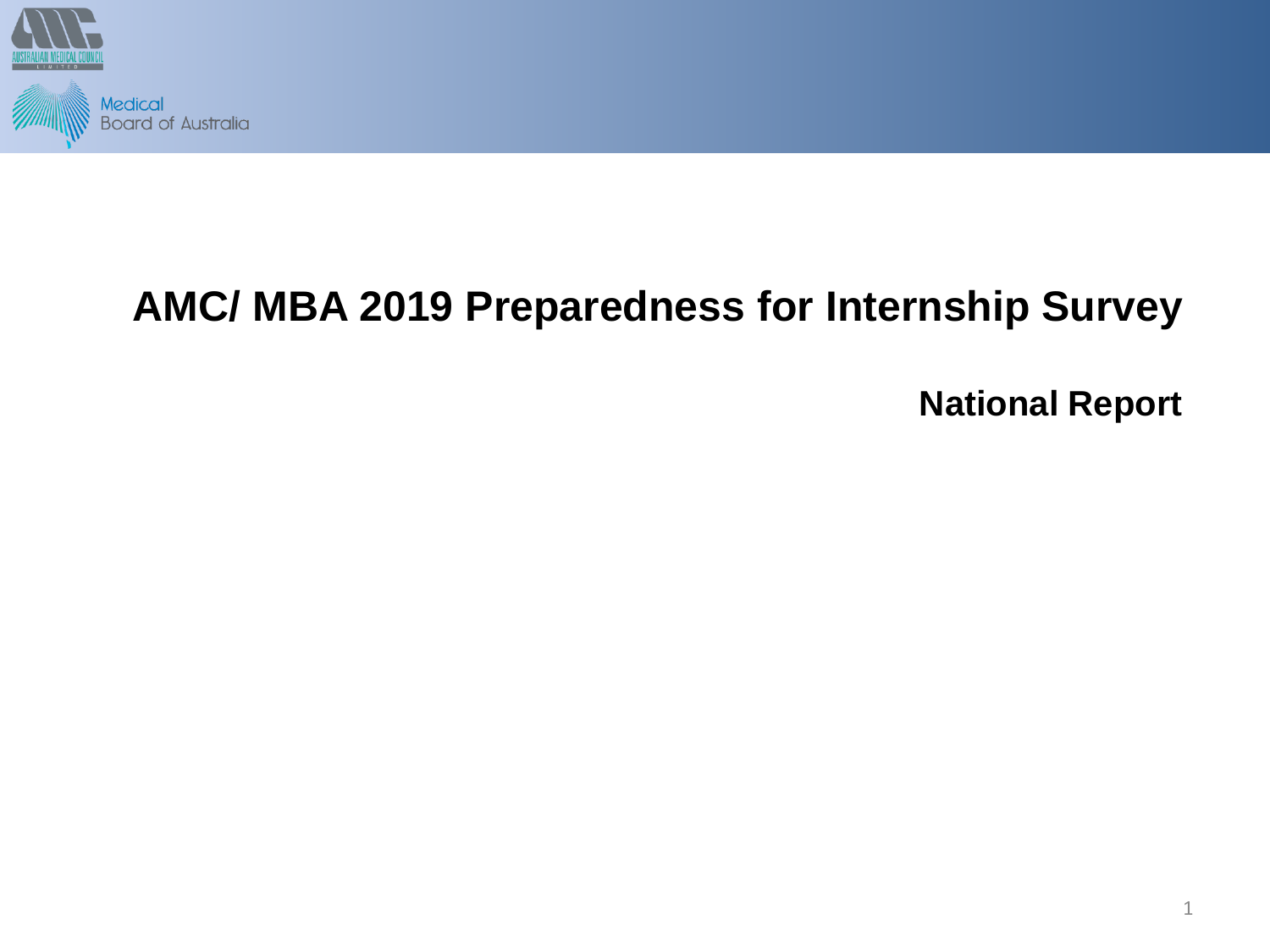



**Introduction and demographics**

**Factors influencing preparedness**

- **Demographic factors**
- **Medical schools**
- **Program-related factors**
- **Pre-internship programs**

**Issues requiring support**

**Preparedness for prescribing**

**Preparedness to treat Indigenous patients**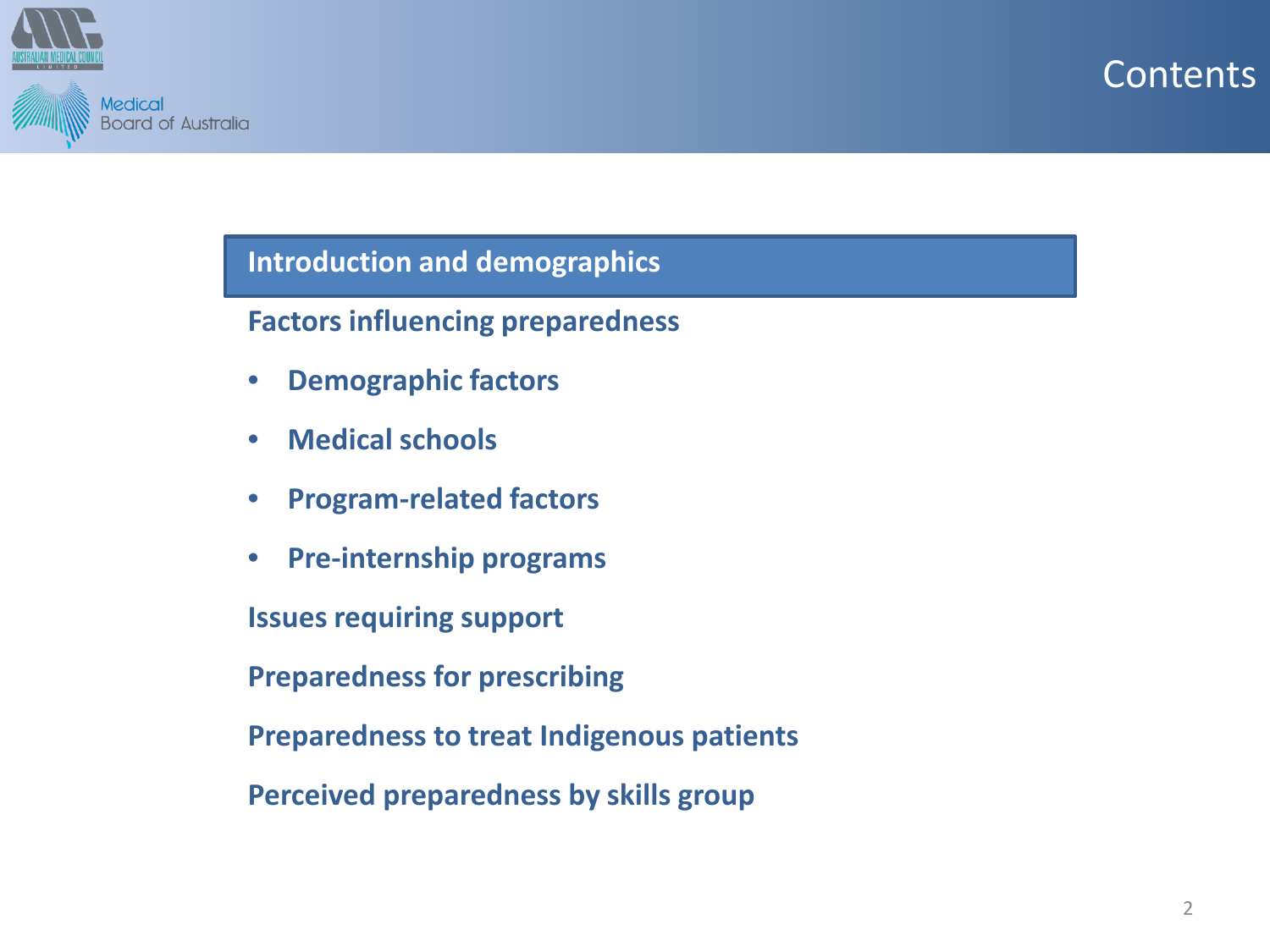

- Medical school is not only about preparedness for internship  $-$  it is also about providing graduates with the skills they need for a lifetime of practice
	- Nevertheless entry into the medical workplace is a critical transition point
- The point of this survey is to better understand how medical schools can assist students to prepare for the transition, and how standards of medical education can support that. The survey questions are designed to investigate preparedness for internship from a number of perspectives such as:
	- **Demographics**
	- Medical school factors
	- Program-related factors
	- Pre-internship programs
- The survey also asks questions about situations requiring support, factors which are effective in teaching prescribing and how to treat Aboriginal and Torres Strait Islander patients, as well as gauging preparedness in a number of skills areas
- Schools receive a copy of this national report as well as a customised set of data including text comments and suggestions from all respondents who graduated from that school
- The Australian Medical Council and Medical Board of Australia would like to thank the 2019 survey participants for their contribution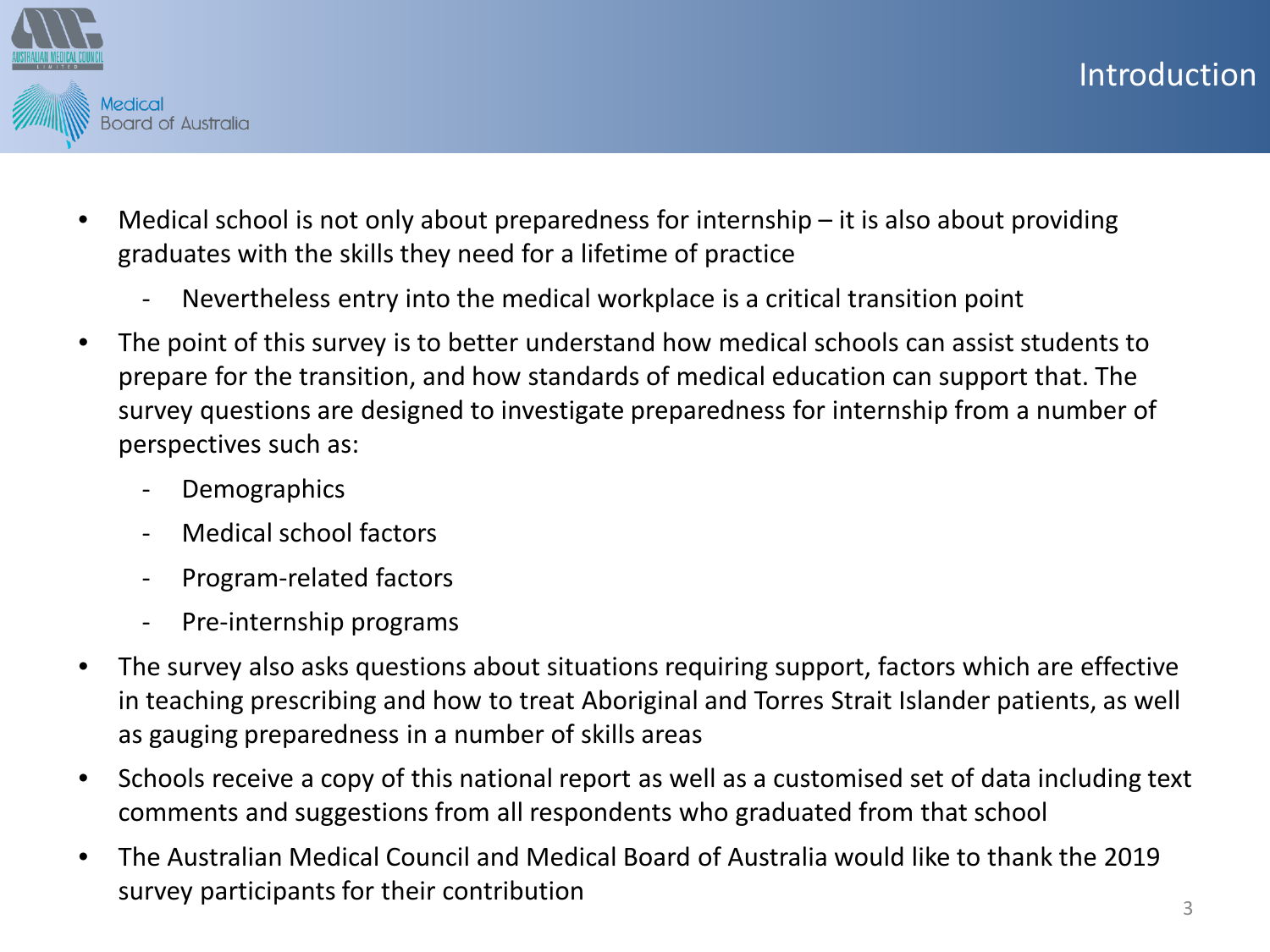# From which University did you graduate?



#### Number of Response rate as a **SURVEY RESPONSE RATE** proportion of cohort responses **Percent of cohort (number of responses in parentheses)**  University of Wollongong\* (31) The University of Notre Dame Australia (Fremantle)\* (40) Australian National University (33) (26) Bond University\* Western Sydney University\* (29) University of Tasmania (26) The University of Notre Dame Australia (Sydney)  $18\%$ (23) The University of Queensland (74) The University of Western Australia (38) (47) The University of Sydney Deakin University (21) Flinders University (25) University of Newcastle/University of New England (31) Monash University (62) (38) University of New South Wales James Cook University (27) University of Adelaide (21) Griffith University (20) The University of Melbourne (41)

**\*University of Wollongong, Western Sydney University, Bond University and Notre Dame Fremantle had responses from 2018 and 2019 combined to improve statistical reliability. The average response rate for the survey was 16% before supplementation of responses.**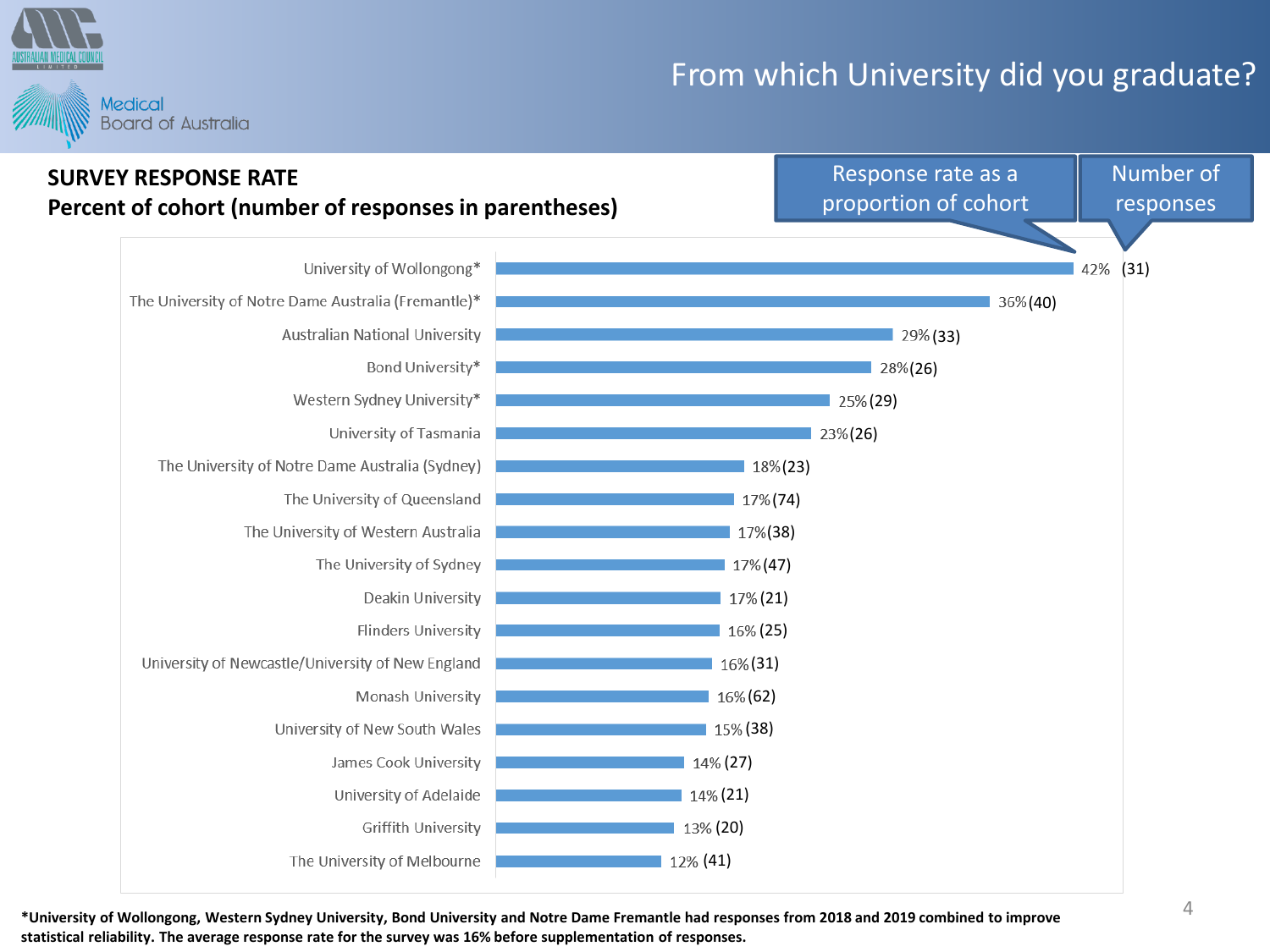

First question: Please indicate in which state or territory you are undertaking your internship:

Second question: Please indicate in which kind of urban or rural/ remote area you undertook the first clinical rotation of your internship

### **NUMBER OF INTERNS UNDERTAKING SURVEY BY STATE/ TERRITORY AND REGION TYPE\***



**\* City = state and territory capitals; Regional = Gold Coast-Tweed Heads, Newcastle-Maitland, Central Coast, Sunshine Coast, Wollongong, Geelong, Townsville, Cairns, Toowoomba, Launceston; Other = neither City nor Regional** 5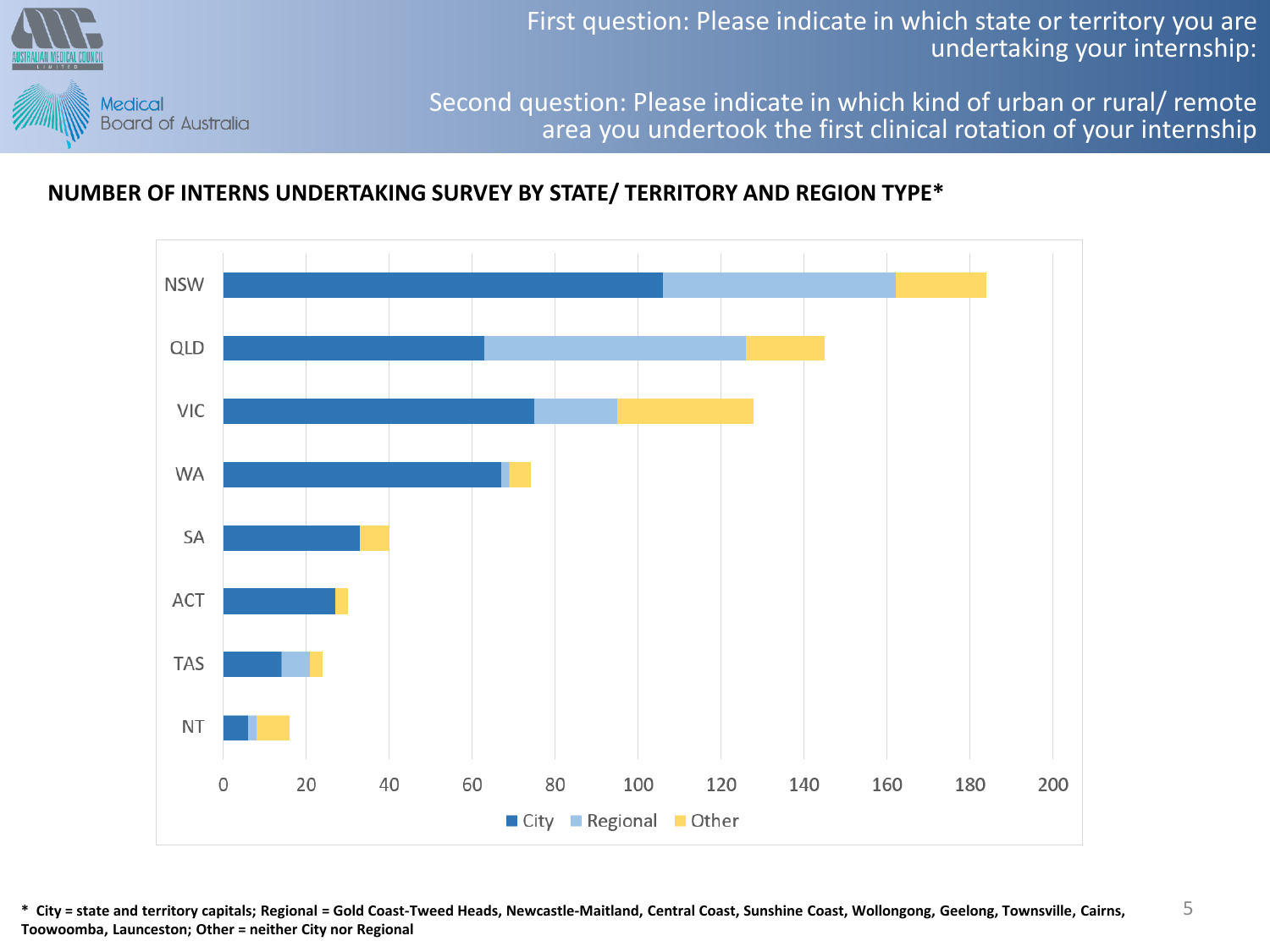First question: From which University did you graduate?

Second question: Please indicate in which kind of urban or rural/ remote area you undertook the first clinical rotation of your internship

![](_page_5_Picture_2.jpeg)

#### **PROPORTION OF INTERNS UNDERTAKING SURVEY BY MEDICAL SCHOOL AND REGION TYPE\***

![](_page_5_Figure_4.jpeg)

**\* City = state and territory capitals; Regional = Gold Coast-Tweed Heads, Newcastle-Maitland, Central Coast, Sunshine Coast, Wollongong, Geelong, Townsville, Cairns, Toowoomba, Launceston; Other = Other = neither City nor Regional** 6

**\*\* University of Wollongong, Western Sydney University, Bond University and Notre Dame Fremantle had responses from 2018 and 2019 combined to improve statistical reliability**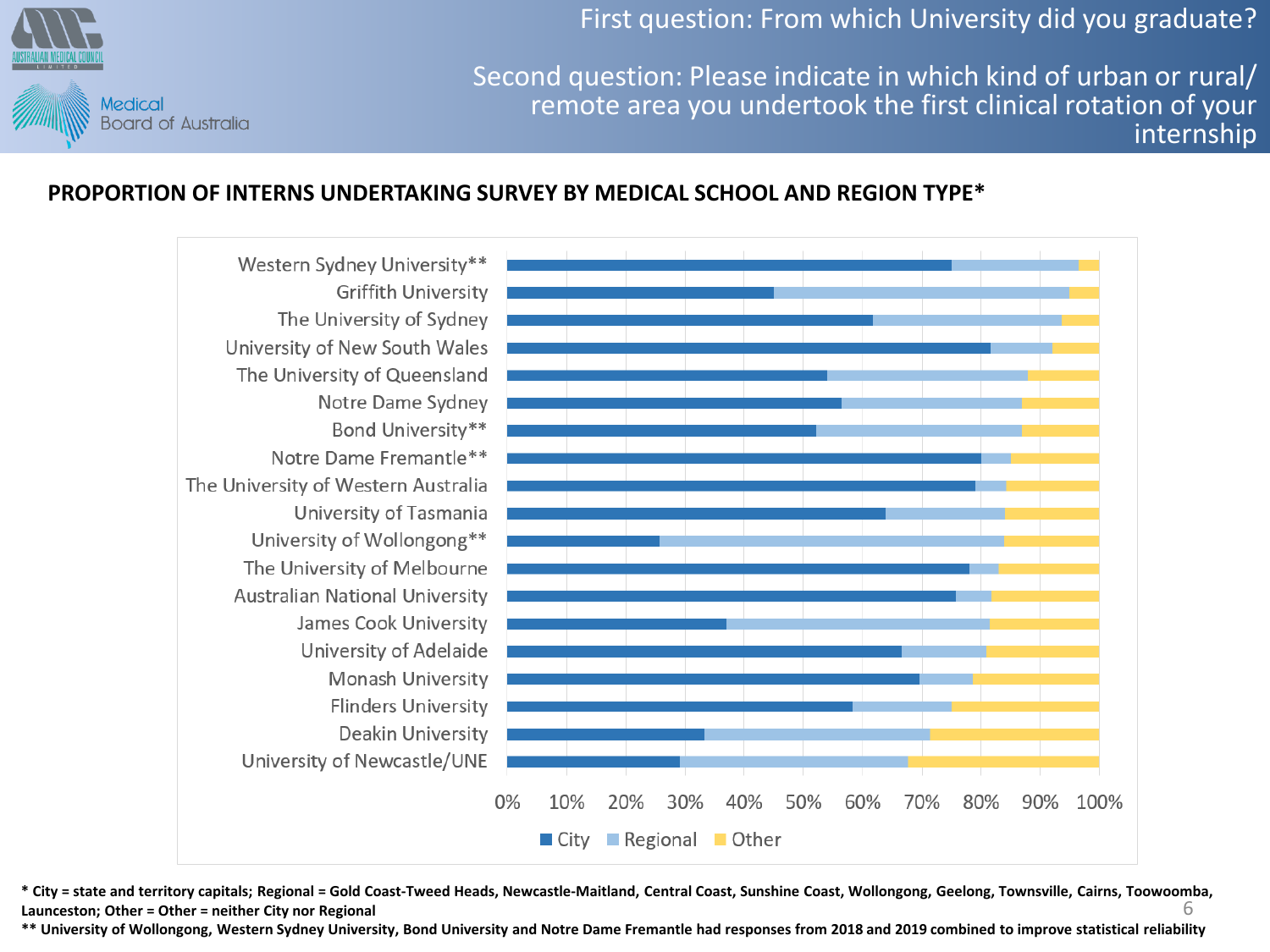![](_page_6_Picture_0.jpeg)

# What was your age (in years) on January 1, 2018?

#### **PROPORTION OF RESPONDENTS OF EACH AGE**

![](_page_6_Figure_3.jpeg)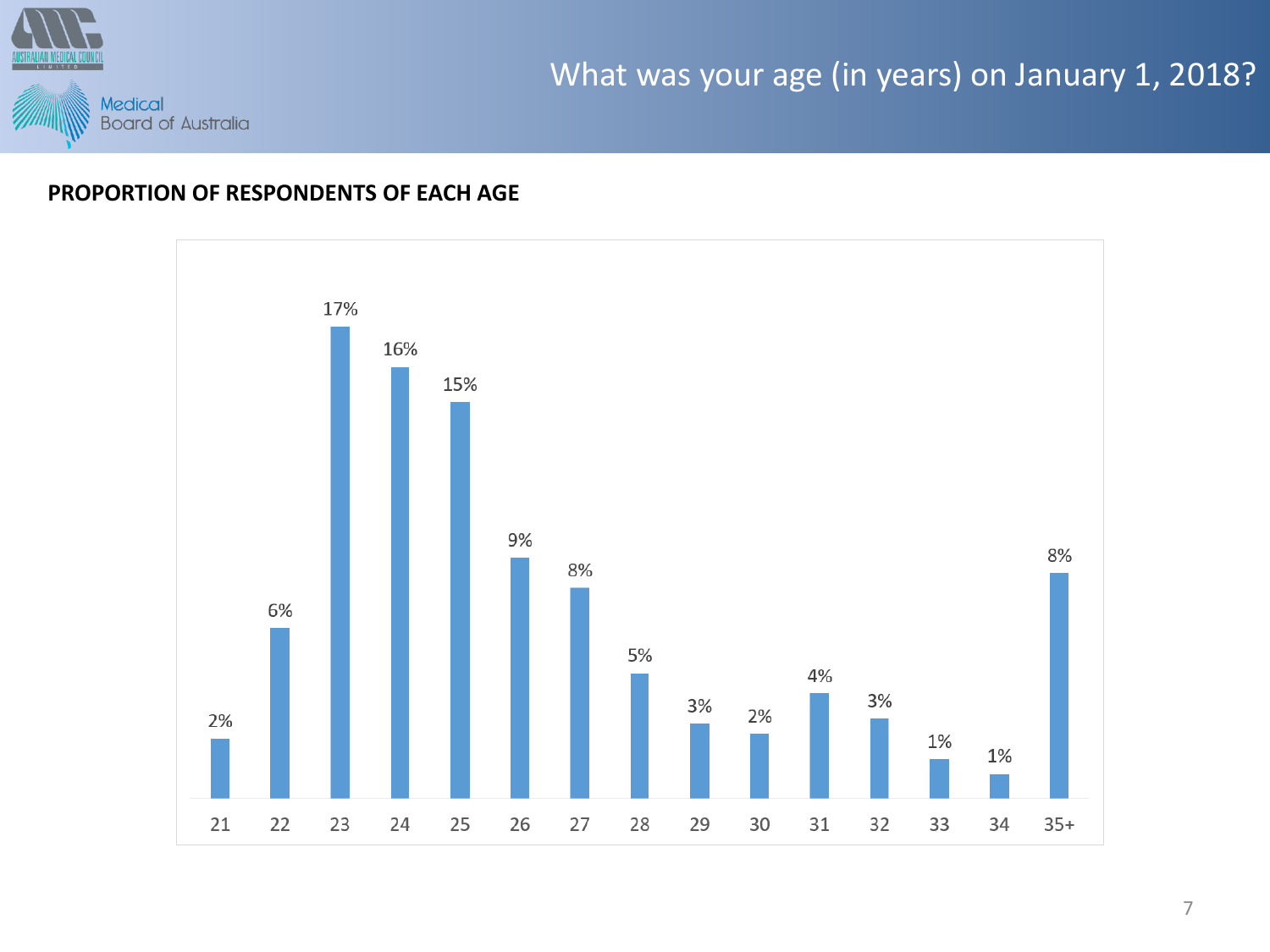![](_page_7_Picture_0.jpeg)

# What is your gender?

#### **PROPORTION OF RESPONDENT GENDER BY MEDICAL SCHOOL**

![](_page_7_Figure_3.jpeg)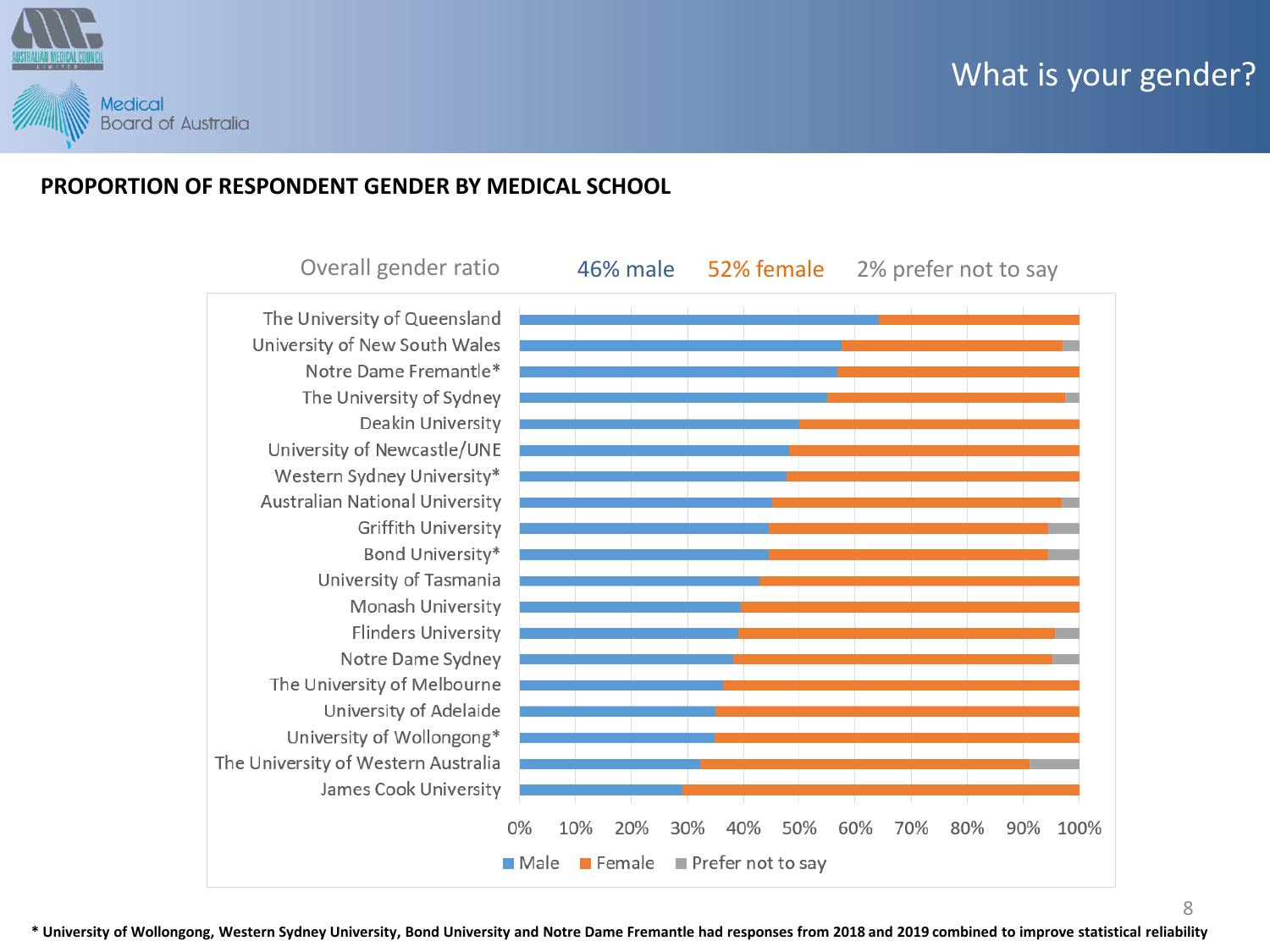![](_page_8_Picture_0.jpeg)

![](_page_8_Picture_1.jpeg)

# **Introduction and demographics**

**Factors influencing preparedness**

- **Demographic factors**
- **Medical schools**
- **Program-related factors**
- **Pre-internship programs**

**Issues requiring support**

**Preparedness for prescribing**

**Preparedness to treat Indigenous patients**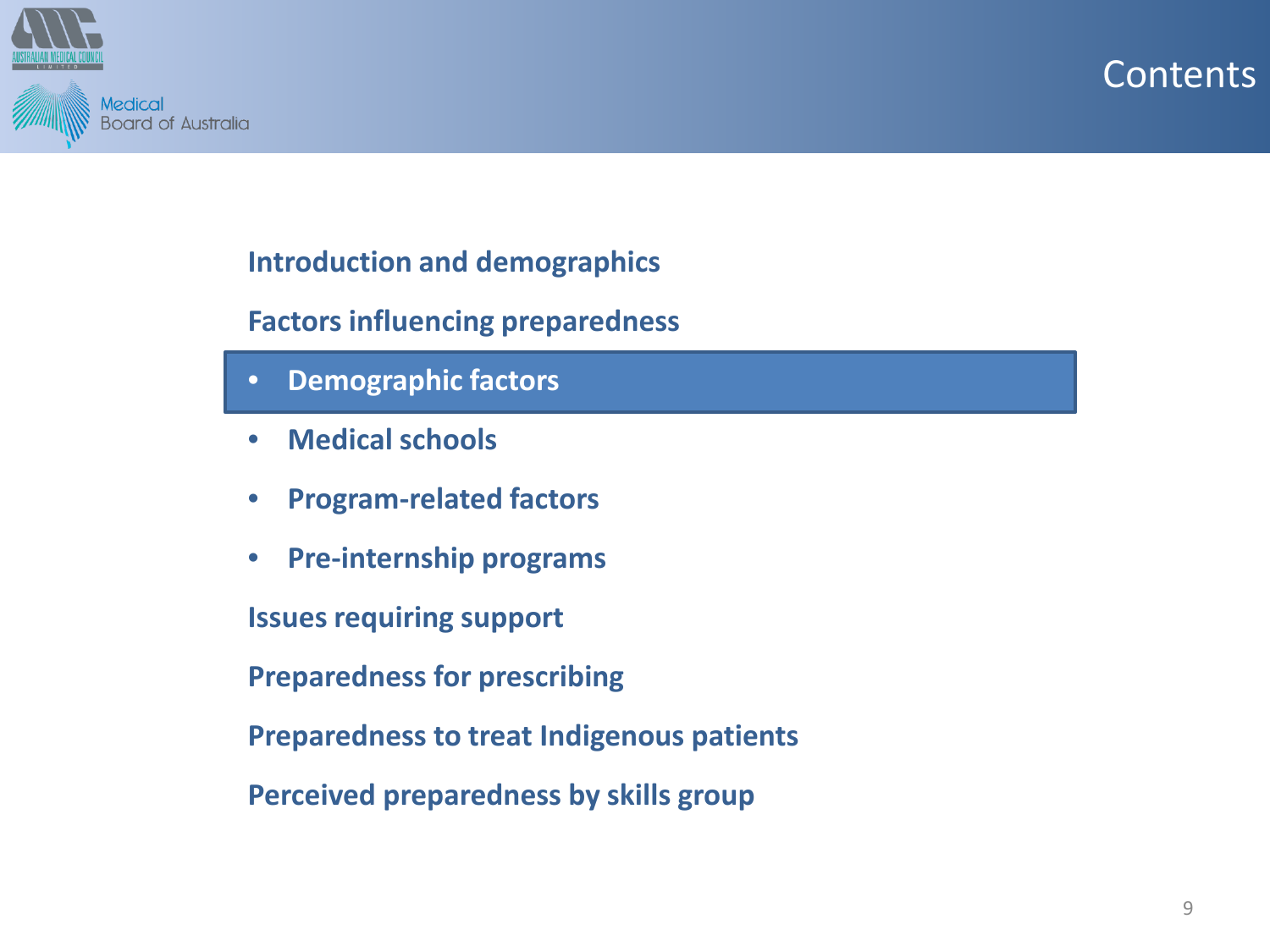![](_page_9_Picture_1.jpeg)

#### **SUMMARY OF FINDINGS**

- Respondents were asked to indicate their level of agreement with the statement: "Overall I felt my medical education was sufficient to undertake the role and responsibilities of an intern"
	- Respondents in the 2019 survey respondents replied in the following proportions: Strongly agree 22%; Agree 52%; Neither agree nor disagree 16%; Disagree 9%; Strongly disagree 2%
- Age was correlated with perceived preparedness at a statistically significant level between the ages of 22 and 29 inclusive (a range which includes over 80% of respondents)
	- The older the respondent the less likely they were to rate their preparedness highly
- Female respondents were slightly more likely to rate their preparedness more highly than male respondents
	- However gender was not correlated at a statistically significant level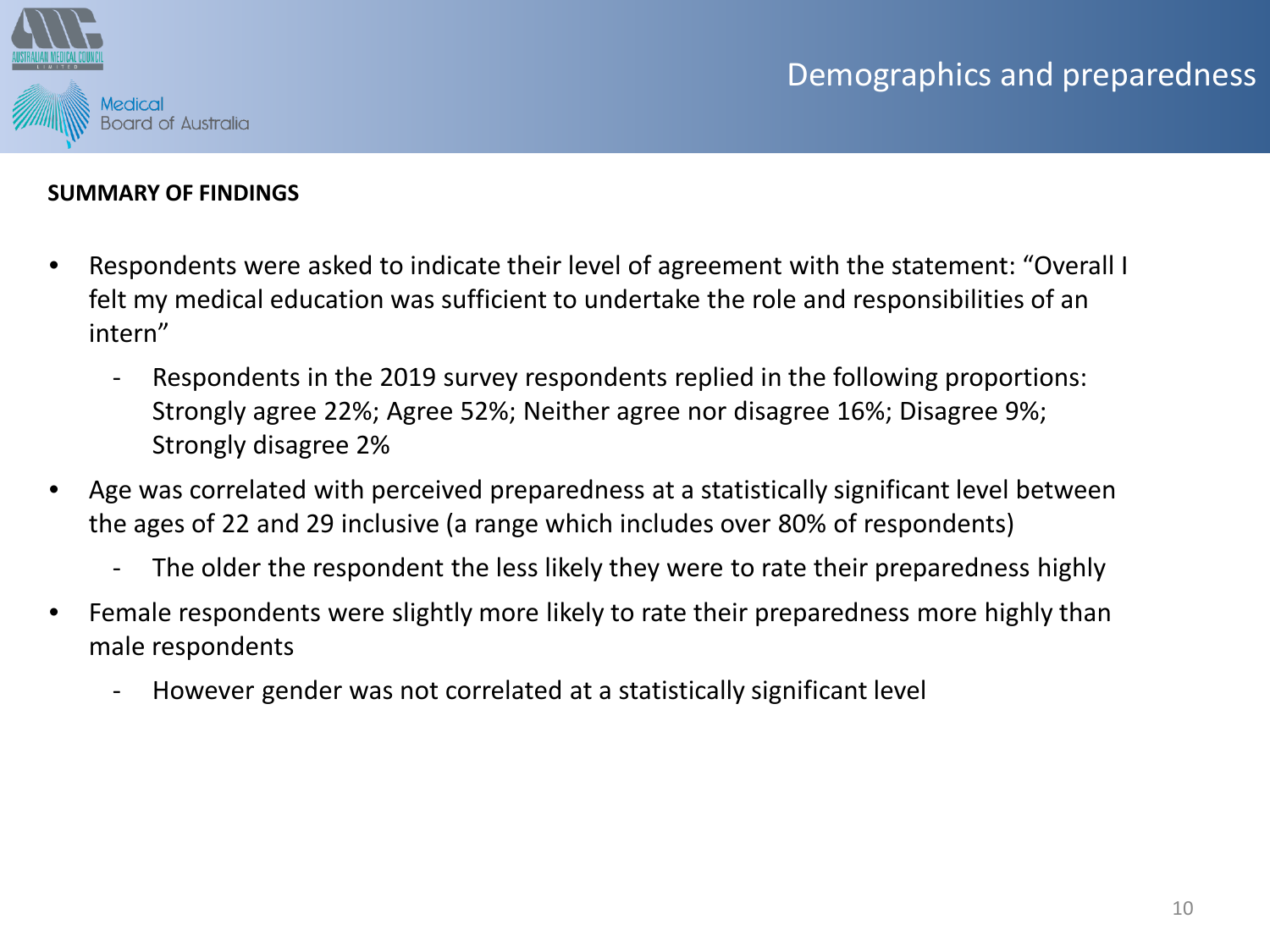![](_page_10_Picture_0.jpeg)

Overall preparedness - please indicate your level of agreement with the statement: "Overall I felt my medical education was sufficient to undertake the role and responsibilities of an intern"

# **PROPORTION OF RESPONDENTS PROVIDING DIFFERENT RATINGS OF OVERALL PREPAREDNESS\* 2018 vs 2019**

![](_page_10_Figure_3.jpeg)

**\* Proportion of respondents answering the following question: Please indicate your level of agreement with the statement: "Overall I felt my medical education was sufficient to undertake the role and responsibilities of intern".** 

**\*\*Where 1 = strongly disagree, 2 = disagree, 3 = neither agree nor disagree, 4 = agree and 5 = strongly agree Note: the samples for both years in this graph do not include supplementation of 2019 results with 2018 results to preserve an accurate year-on-year comparison**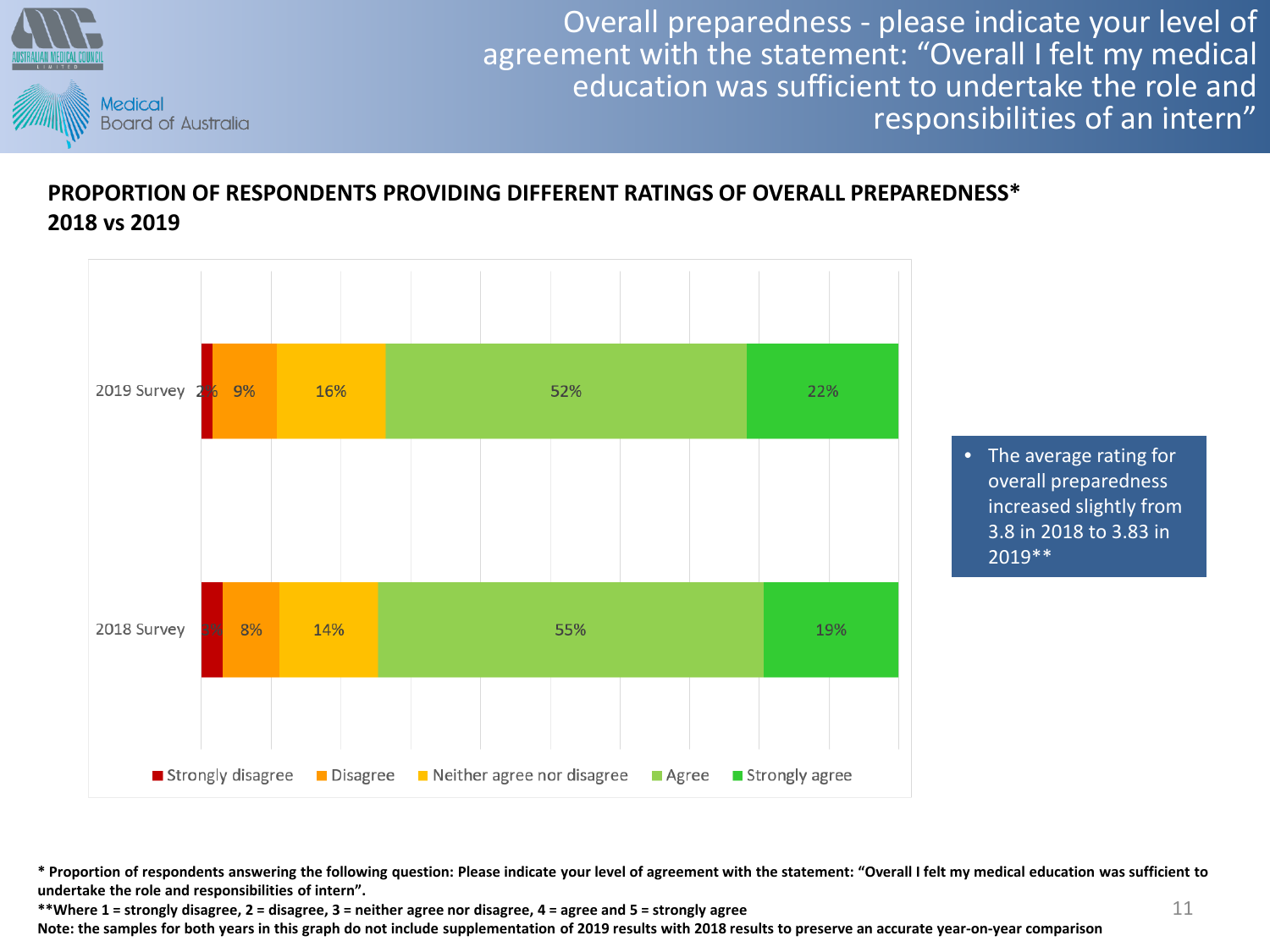![](_page_11_Picture_0.jpeg)

First question: What was your age (in years) on January 1, 2018?

Second question: Overall preparedness - please indicate your level of agreement with the statement: "Overall I felt my medical education was sufficient to undertake the role and responsibilities of an intern"

# **RELATIONSHIP OF PERCEIVED PREPAREDNESS TO RESPONDENT AGE: 2018 vs 2019\* Y axis Likert scale average, X axis respondent age**

![](_page_11_Figure_4.jpeg)

**OVERALL PREPAREDNESS\***

**AGE OF RESPONDENT**

• At a national level, within the range of ages for which the number of respondents is large, increase in age is accompanied by a minor but statistically significant decline in perceived preparedness

- A similar trend was observed in 2018 and 2019
- The decrease over the range of ages shown in this graph (which includes over 80% of respondents) is statistically significant

**\* Likert scale average rating in response to the question: Please indicate your level of agreement with the statement: "Overall I felt my medical education was sufficient to undertake the role and responsibilities of an intern: 1 = Strongly disagree, 2 = Agree, 3 = Neutral, 4 = Agree, 5 = Strongly agree" Note: the samples for both years in this graph do not include supplementation of 2019 results with 2018 results to preserve an accurate year-on-year comparison**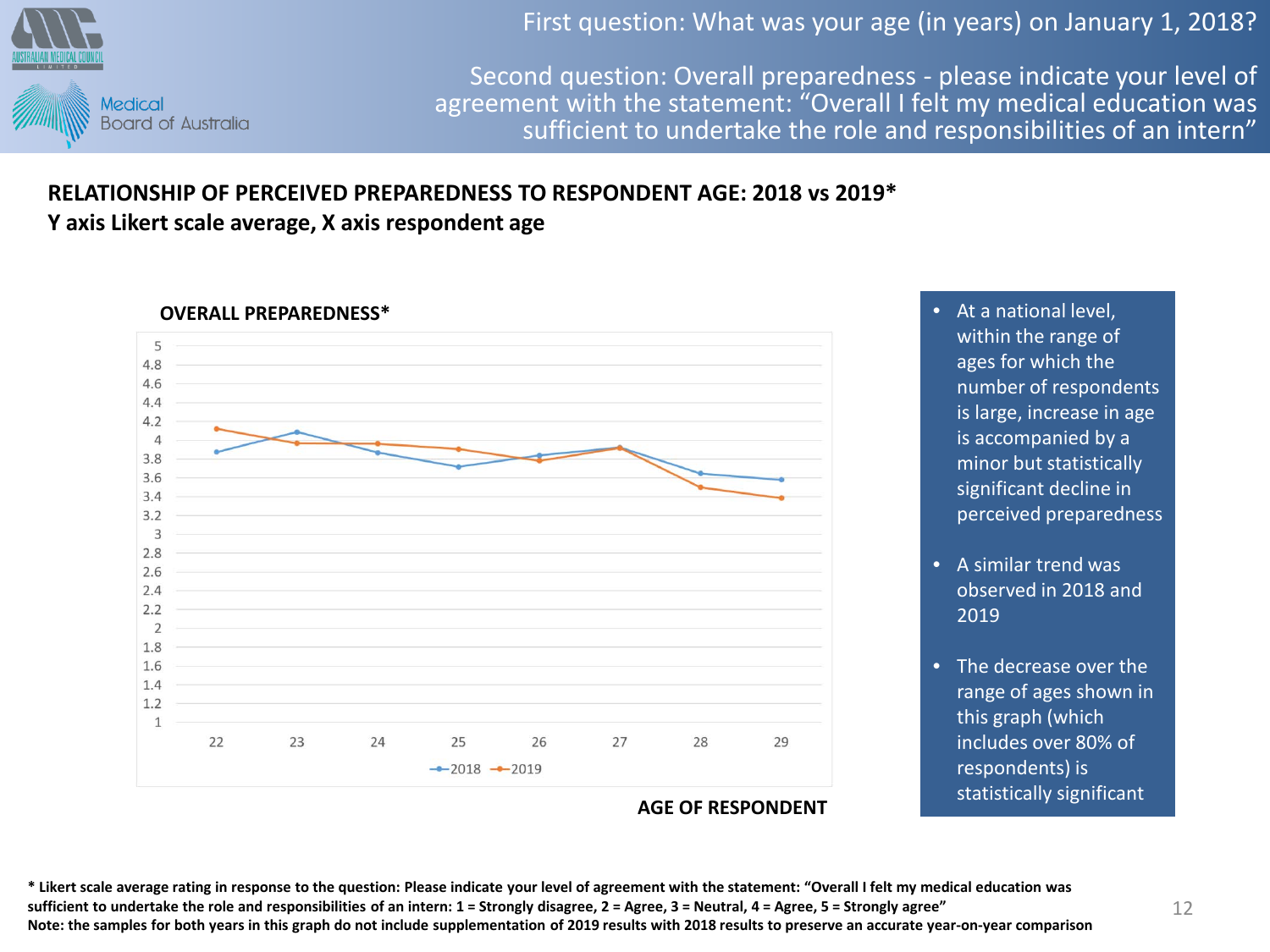First question: What is your gender?

![](_page_12_Picture_1.jpeg)

Second question: Overall preparedness - please indicate your level of agreement with the statement: "Overall I felt my medical education was sufficient to undertake the role and responsibilities of an intern"

# **PROPORTION OF RESPONDENTS PROVIDING DIFFERENT RATINGS OF OVERALL PREPAREDNESS\* By Gender**

![](_page_12_Figure_4.jpeg)

13 **\* Proportion of respondents answering the following question: Please indicate your level of agreement with the statement: "Overall I felt my medical education was sufficient to undertake the role and responsibilities of intern". 1 = strongly disagree, 2 = disagree, 3 = neither agree nor disagree, 4 = agree and 5 = strongly agree Note: the samples for both years in this graph do not include supplementation of 2019 results with 2018 results to preserve an accurate year-on-year comparison**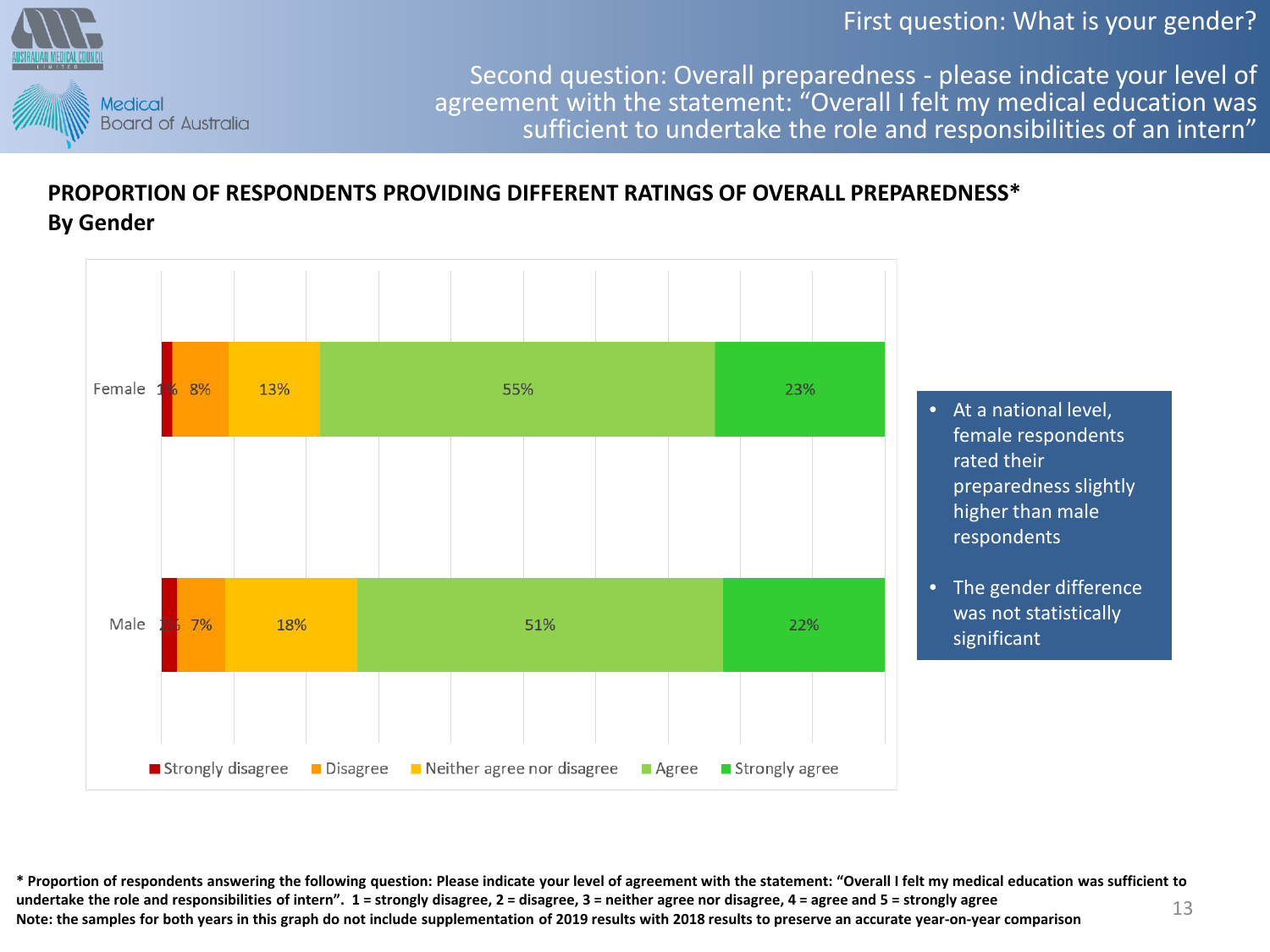![](_page_13_Picture_0.jpeg)

![](_page_13_Picture_1.jpeg)

**Introduction and demographics**

**Factors influencing preparedness**

- **Demographic factors**
- **Medical schools**
- **Program-related factors**
- **Pre-internship programs**

**Issues requiring support**

**Preparedness for prescribing**

**Preparedness to treat Indigenous patients**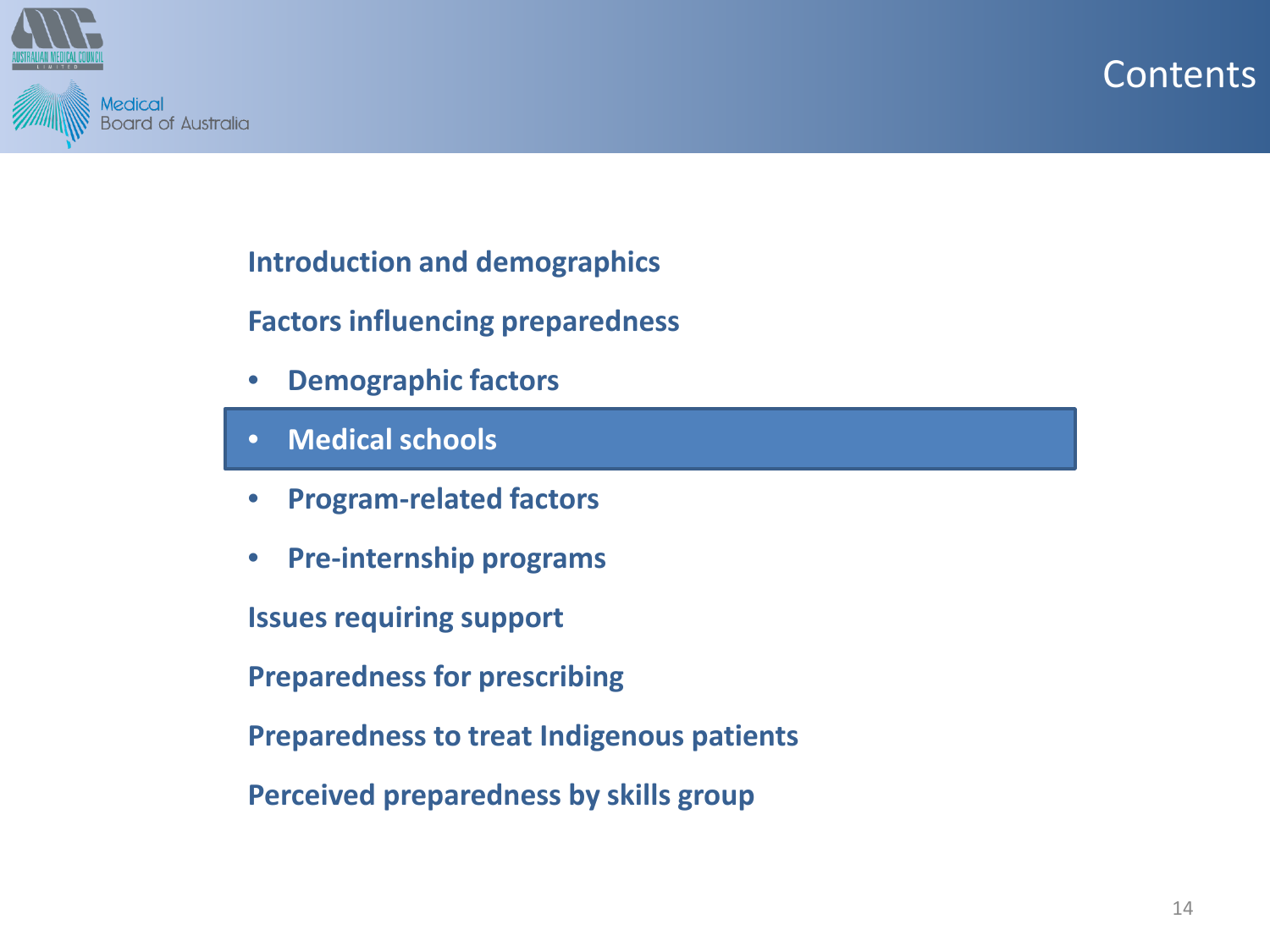![](_page_14_Picture_1.jpeg)

#### **SUMMARY OF FINDINGS**

- Which medical school a survey respondent graduated from is related to perceived preparedness
	- In statistical terms, range of responses regarding perceived preparedness of respondents from different schools is not likely to be explained by random factors alone
	- Text comments in response to various questions in the survey also indicate that differing experiences depending on medical school are an important factor in of preparedness
- Survey results show that different schools exhibit strengths in different areas
	- Overall outcomes, as measured by this survey, show improvement since last year (see page 44)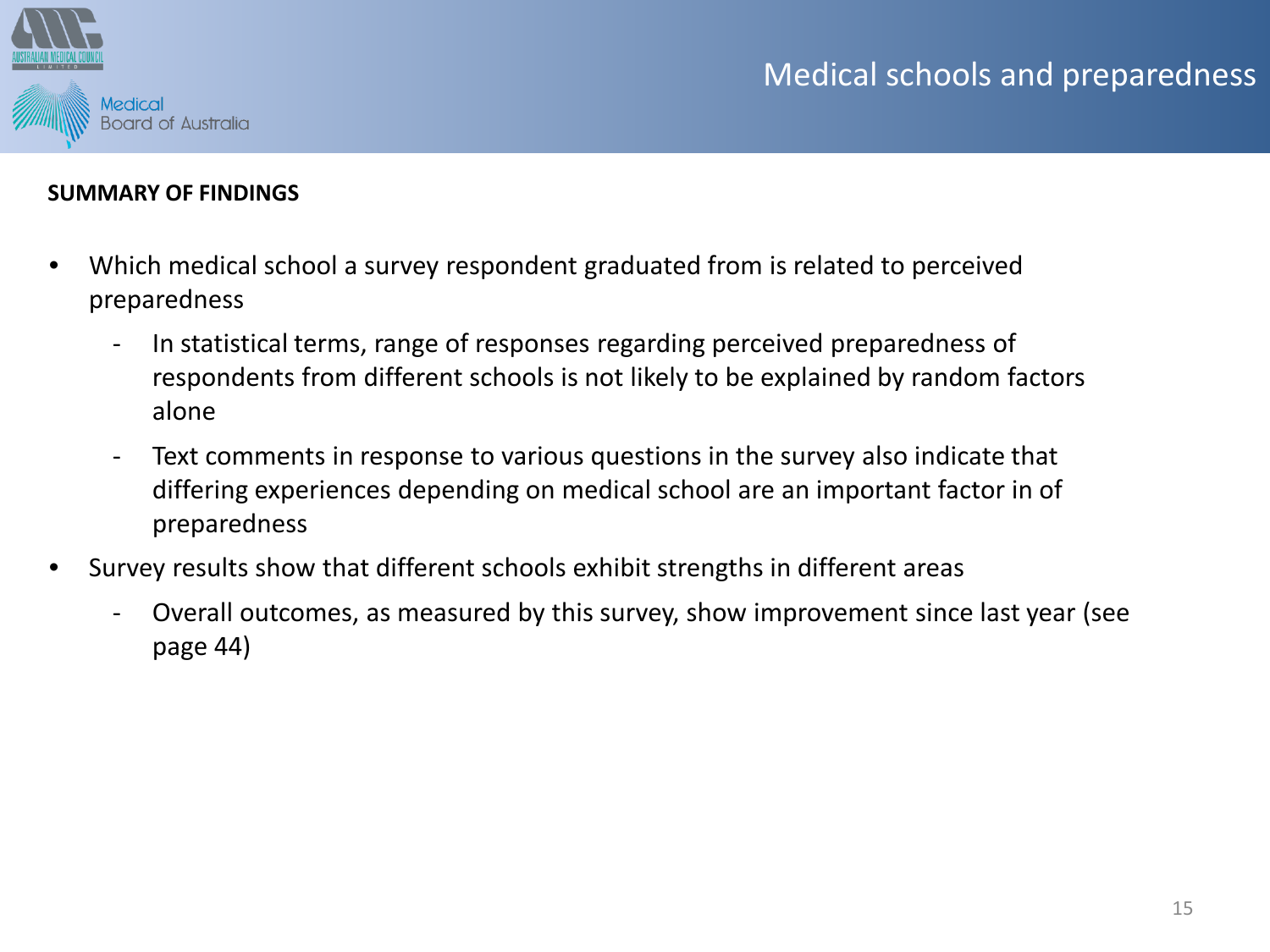First question: From which University did you graduate?

![](_page_15_Picture_1.jpeg)

Second question: Overall preparedness - please indicate your level of agreement with the statement: "Overall I felt my medical education was sufficient to undertake the role and responsibilities of an intern"

![](_page_15_Figure_3.jpeg)

**\* Includes average and 95% confidence intervals of Likert scale responses to the second question above**

**\*\* University of Wollongong, Western Sydney University, Bond University and Notre Dame Fremantle had responses from 2018 and 2019 combined to improve statistical reliability**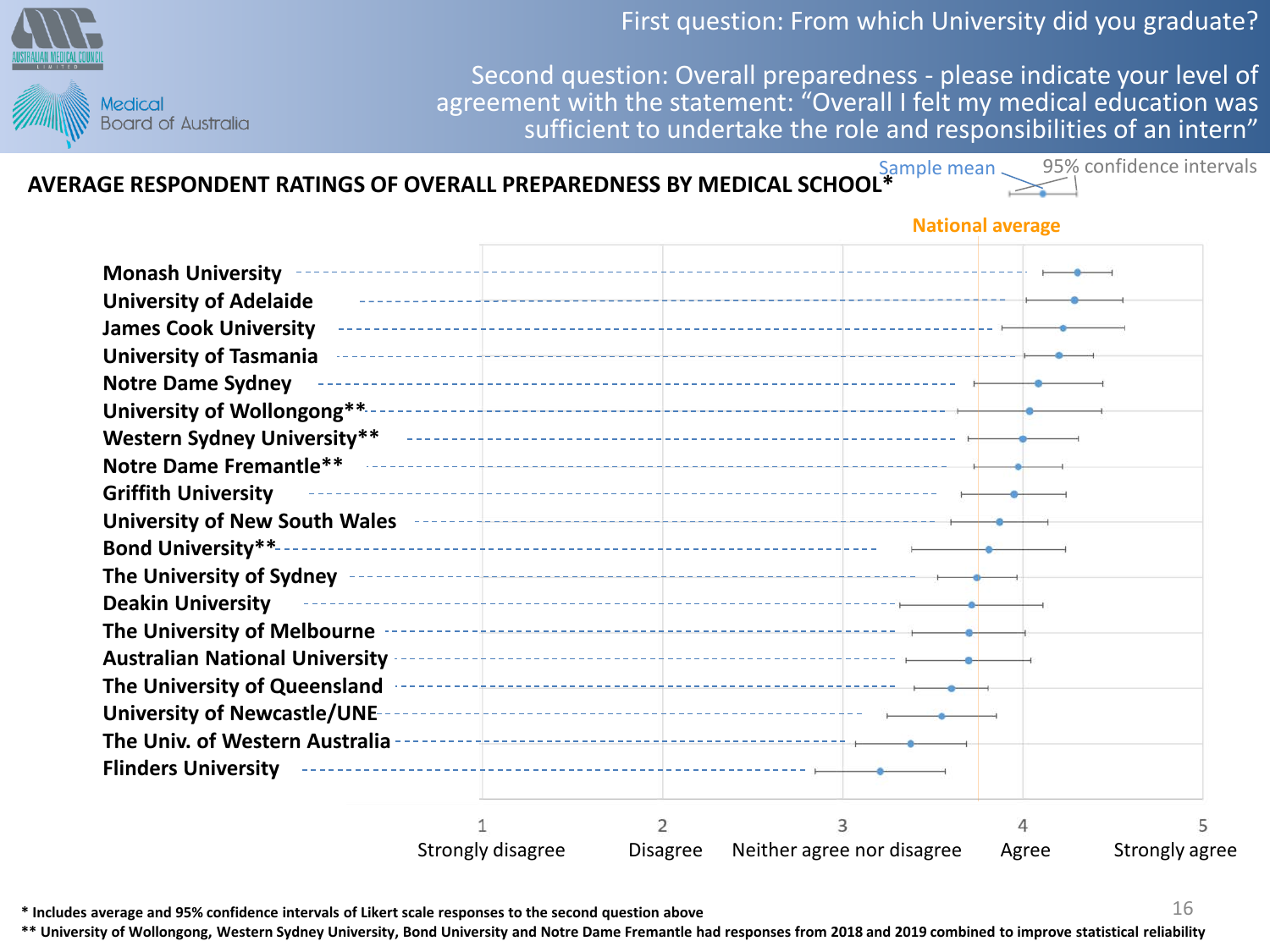First question: From which University did you graduate?

![](_page_16_Picture_1.jpeg)

Second question: Overall preparedness - please indicate your level of agreement with the statement: "Overall I felt my medical education was sufficient to undertake the role and responsibilities of an intern"

# **PROPORTION OF RESPONDENTS PROVIDING DIFFERENT RATINGS OF OVERALL PREPAREDNESS\*\* By Medical School**

| Monash University 2000                                 |                            | 54% | 41%     |                |
|--------------------------------------------------------|----------------------------|-----|---------|----------------|
| University of Adelaide 0%10%                           |                            | 52% |         | 38%            |
| James Cook University4% 0% 11%                         |                            | 41% | 44%     |                |
| University of Tasmania 0% 4%                           |                            | 72% |         | 24%            |
| Notre Dame Sydney 0%9%                                 | 9%                         | 48% |         | 35%            |
| University of Wollongong* 7% 0%11%                     |                            | 44% |         | 37%            |
| Western Sydney University* 0%%                         | 14%                        | 59% |         | 23%            |
| Notre Dame Fremantle* 0%%                              | 16%                        | 55% |         | 24%            |
| Griffith University0%5% 10%                            |                            | 70% |         | 15%            |
| University of New South Wales 0%8%                     | 21%                        | 47% |         | 24%            |
| Bond University*<br>$5\%5\%$                           | <b>19%</b>                 | 48% |         | 24%            |
| The University of Sydney 0%9%                          | 21%                        |     | 57%     | 13%            |
| Deakin University 0% 14%                               | 19%                        | 48% |         | 19%            |
| The University of Melbourne 5% 10%                     | 13%                        | 55% |         | 18%            |
| Australian National University 3<br>$\frac{12}{6}$ 12% | 18%                        | 45% |         | 21%            |
| The University of Queensland 0% 16%                    | 21%                        |     | 49%     | 14% ነ          |
| University of Newcastle/UNE 0% 16%                     | 23%                        |     | 52%     | $10\%$         |
| The University of Western Australia                    | 14%                        | 24% | 51%     | <b>5%</b>      |
| Flinders University 0%                                 | 29%                        | 25% | 42%     | 4%             |
| Strongly disagree<br>Disagree                          | Neither agree nor disagree |     | ■ Agree | Strongly agree |

- Respondents who graduated from some medical schools rated their preparedness higher than others
- The differences were statistically significant i.e. the range of responses from respondents from different schools is unlikely to be explained by random factors alone

\*\* Proportion of respondents answering the following question: Please indicate your level of agreement with the statement: "Overall I felt my medical education was sufficient to **\* University of Wollongong, Western Sydney University, Bond University and Notre Dame Fremantle had responses from 2018 and 2019 combined to improve statistical reliability** undertake the role and responsibilities of an intern: 1 = Strongly disagree, 2 = Agree, 3 = Neutral, 4 = Agree, 5 = Strongly agree". Schools listed in descending order of Likert scale average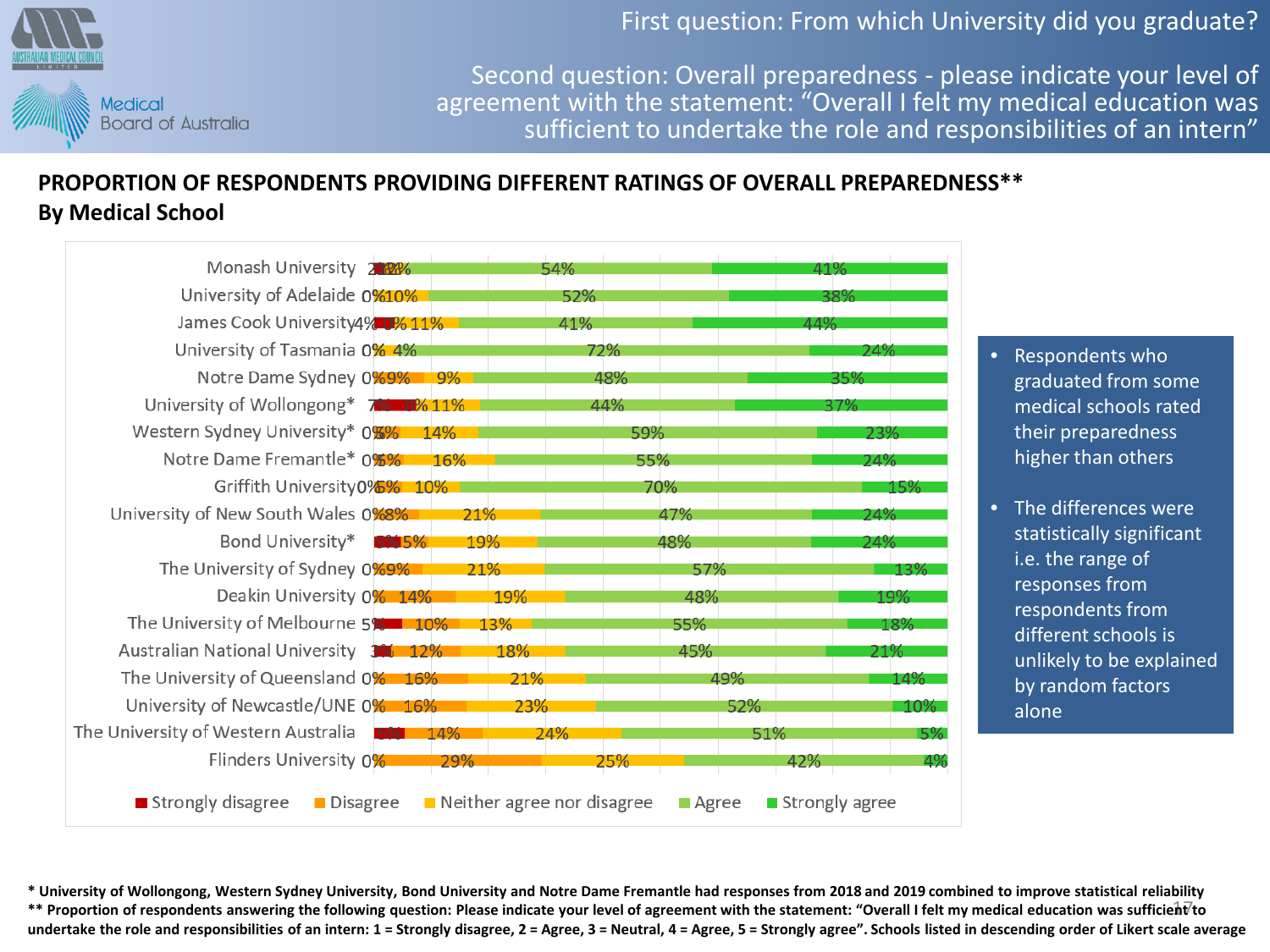![](_page_17_Picture_0.jpeg)

![](_page_17_Picture_1.jpeg)

**Introduction and demographics**

**Factors influencing preparedness**

- **Demographic factors**
- **Medical schools**
- **Program-related factors**
- **Pre-internship programs**

**Issues requiring support**

**Preparedness for prescribing**

**Preparedness to treat Indigenous patients**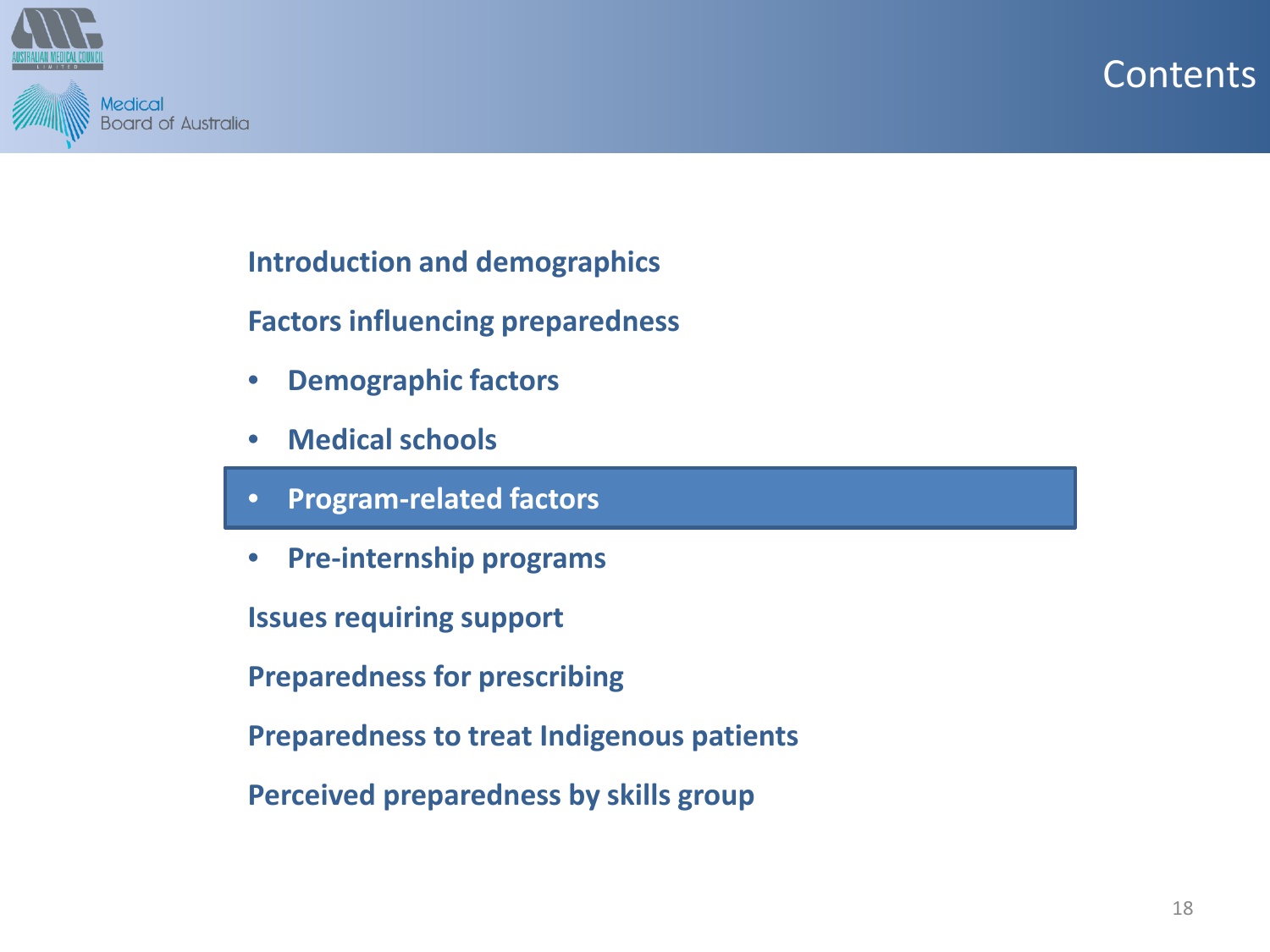![](_page_18_Picture_1.jpeg)

#### **SUMMARY OF FINDINGS**

- The survey asked respondents questions related to program type. The following groups had higher perceived preparedness (at a statistically significant level)
	- MBBS-type program (higher than MD-type programs)
	- Undergraduate programs (higher than graduate entry programs)
	- 5 and 6 year degree programs (higher than 4 year programs)
- As there is considerable overlap between these groups (e.g. many MBBS degrees are also undergraduate and of longer duration), it is difficult to determine which factors are driving the variation in preparedness and which are merely correlated
	- Intuitively length of degree is likely to be a relevant factor, which is also related to length of pre-internship programs (see pages 24 to 26)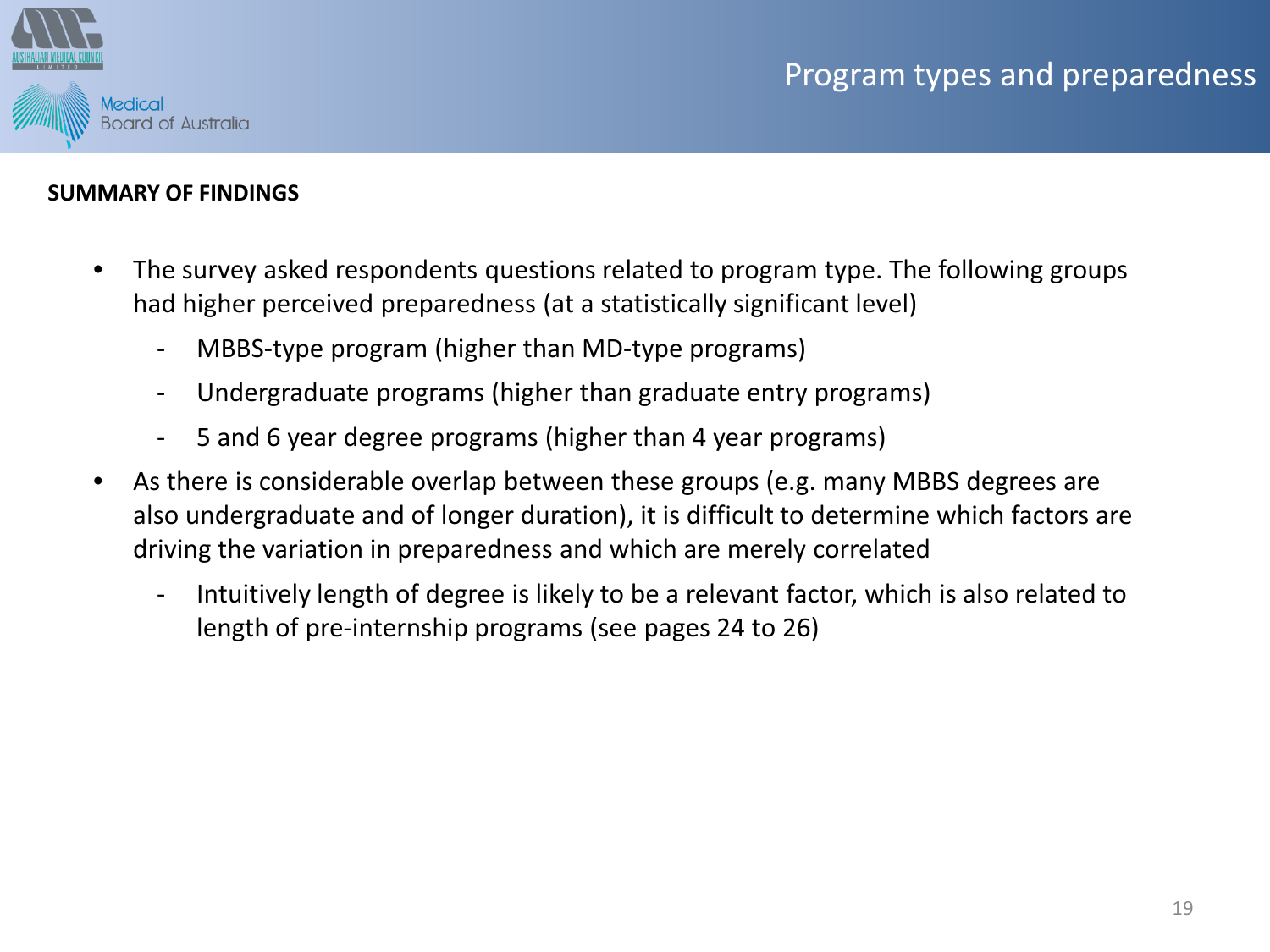![](_page_19_Picture_0.jpeg)

First question: What type of medical degree did you complete (Bachelors degree or MD-type degree?)

Second question: Overall preparedness - please indicate your level of agreement with the statement: "Overall I felt my medical education was sufficient to undertake the role and responsibilities of an intern"

### **PROPORTION OF RESPONDENTS PROVIDING DIFFERENT RATINGS OF OVERALL PREPAREDNESS\* By Type of Degree: MBBS-type vs MD-type**

![](_page_19_Figure_4.jpeg)

<sup>•</sup> Respondents who undertook MBBS-type degrees rated their preparedness slightly higher than those who undertook MD-type degrees

• The difference was statistically significant

**\* In response to the question: Please indicate your level of agreement with the statement: "Overall I felt my medical education was sufficient to undertake the role and responsibilities of an intern: 1 = Strongly disagree, 2 = Agree, 3 = Neutral, 4 = Agree, 5 = Strongly agree" Note: the statistics in this graph do not include supplementation of 2019 results with 2018 results**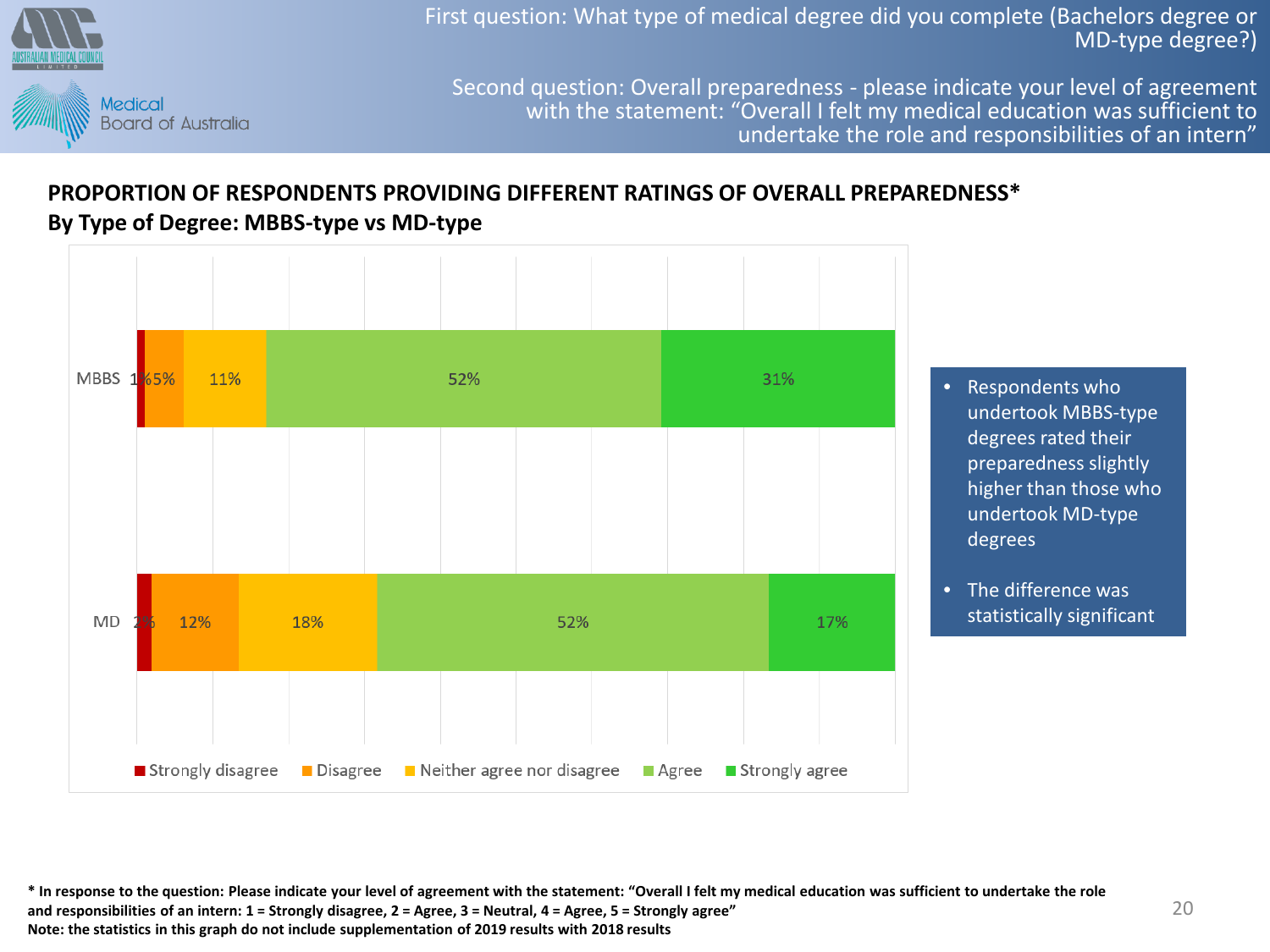![](_page_20_Picture_0.jpeg)

First question: Was your degree an undergraduate or graduate-entry degree?

Second question: Overall preparedness - please indicate your level of agreement with the statement: "Overall I felt my medical education was sufficient to undertake the role and responsibilities of an intern"

# **PROPORTION OF RESPONDENTS PROVIDING DIFFERENT RATINGS OF OVERALL PREPAREDNESS\* By Type of Degree: Undergraduate vs Graduate Entry**

![](_page_20_Figure_4.jpeg)

<sup>•</sup> Respondents who undertook undergraduate degrees rated their preparedness slightly higher than those who undertook graduate entry degrees

<sup>21</sup> **\* In response to the question: Please indicate your level of agreement with the statement: "Overall I felt my medical education was sufficient to undertake the role and responsibilities of an intern: 1 = Strongly disagree, 2 = Agree, 3 = Neutral, 4 = Agree, 5 = Strongly agree Note: the statistics in this graph do not include supplementation of 2019 results with 2018 results**

<sup>•</sup> The difference was statistically significant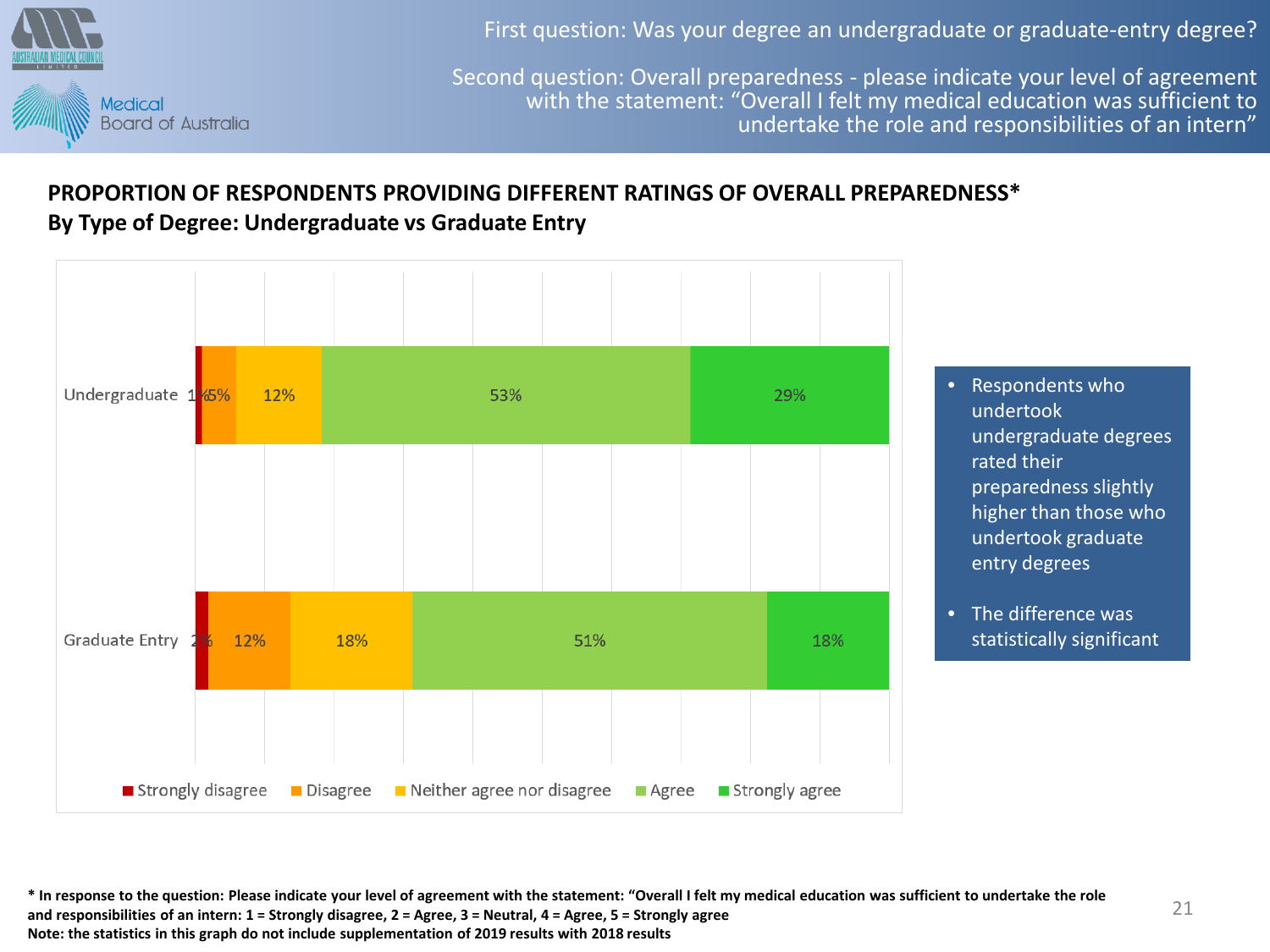First question: Length of degree in years

![](_page_21_Picture_1.jpeg)

Second question: Overall preparedness - please indicate your level of agreement with the statement: "Overall I felt my medical education was sufficient to undertake the role and responsibilities of an intern"

# **PROPORTION OF RESPONDENTS PROVIDING DIFFERENT RATINGS OF OVERALL PREPAREDNESS\* By Length of Degree in Years**

![](_page_21_Figure_4.jpeg)

• Respondents who undertook 5 and 6 year degrees rated their preparedness higher than those who undertook 4 year degrees

• The difference was statistically significant

**\* In response to the question: Please indicate your level of agreement with the statement: "Overall I felt my medical education was sufficient to undertake the role and responsibilities of an intern: 1 = Strongly disagree, 2 = Agree, 3 = Neutral, 4 = Agree, 5 = Strongly agree" Note: the statistics in this graph do not include supplementation of 2019 results with 2018 results**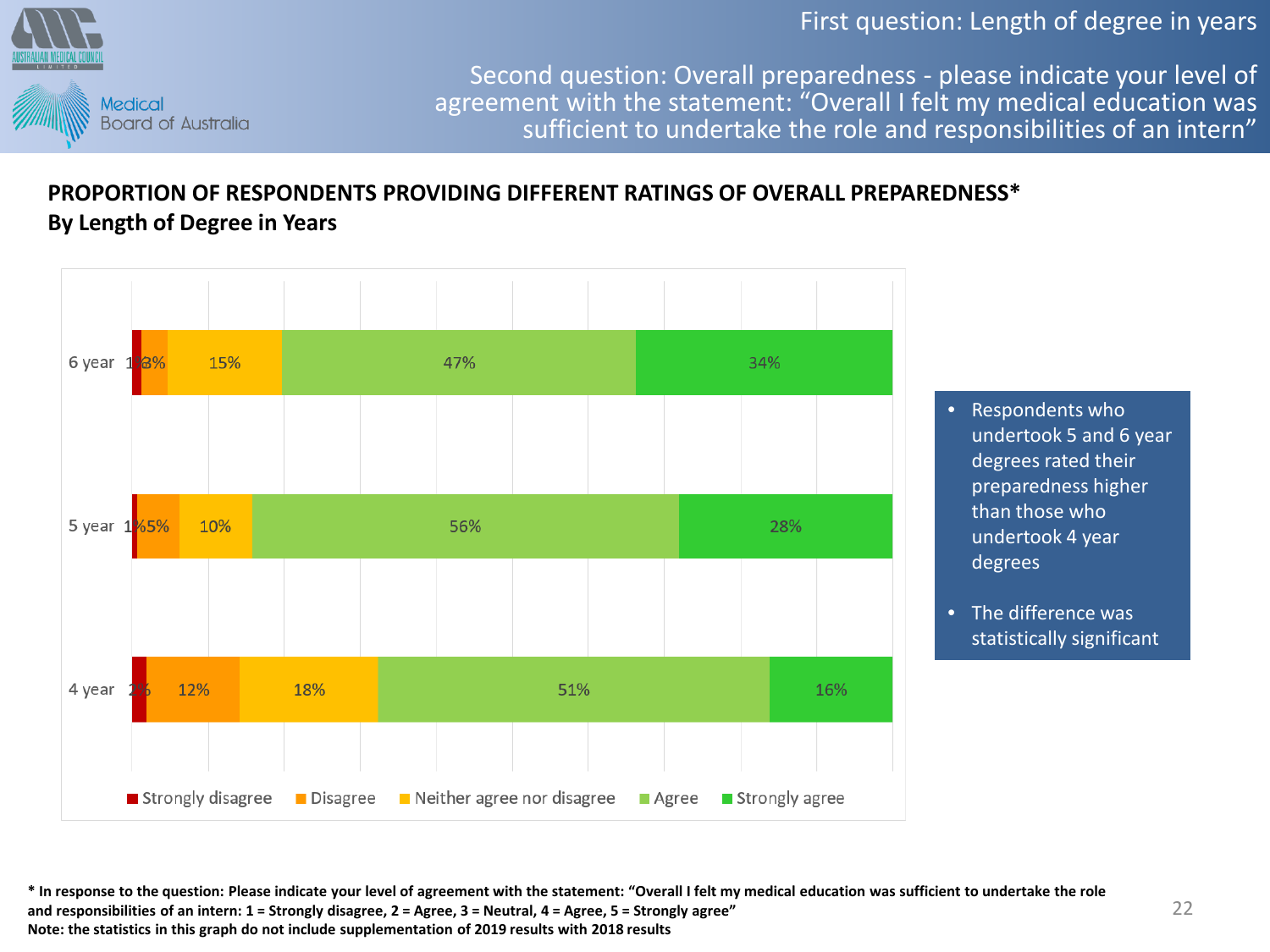![](_page_22_Picture_0.jpeg)

![](_page_22_Picture_1.jpeg)

**Introduction and demographics**

**Factors influencing preparedness**

- **Demographic factors**
- **Medical schools**
- **Program-related factors**
- **Pre-internship programs**

**Issues requiring support**

**Preparedness for prescribing**

**Preparedness to treat Indigenous patients**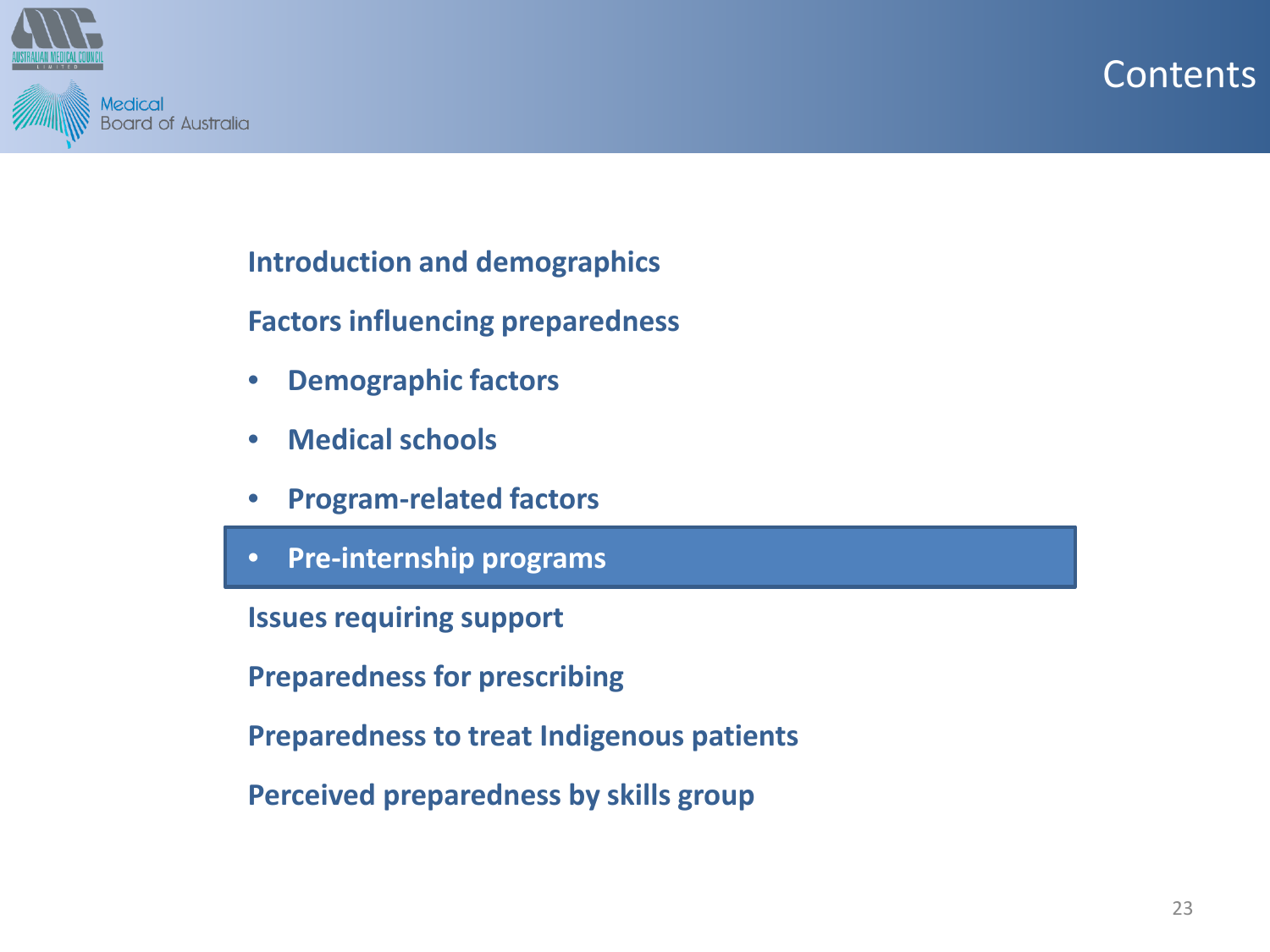![](_page_23_Picture_1.jpeg)

#### **SUMMARY OF FINDINGS**

- The survey asked whether respondents participated in pre-internship programs designed to assist students to transition to internship
- The level of perceived preparedness for those who had not undertaken pre-internship programs was similar to that for those who undertook shorter programs
- The length of program was positively correlated with perceived preparedness i.e. the longer the program the more likely a respondent was to rate preparedness highly
	- The correlation was statistically significant
- The positive correlation in this area could also be related to the correlation between length of medical degree program and perceived preparedness (see page 22)
	- Text comments indicated that well thought out pre-internship programs of sufficient length provide substantial support to graduates transitioning into intern roles
	- The programs at Monash University and University of Adelaide in particular attracted positive comments from participants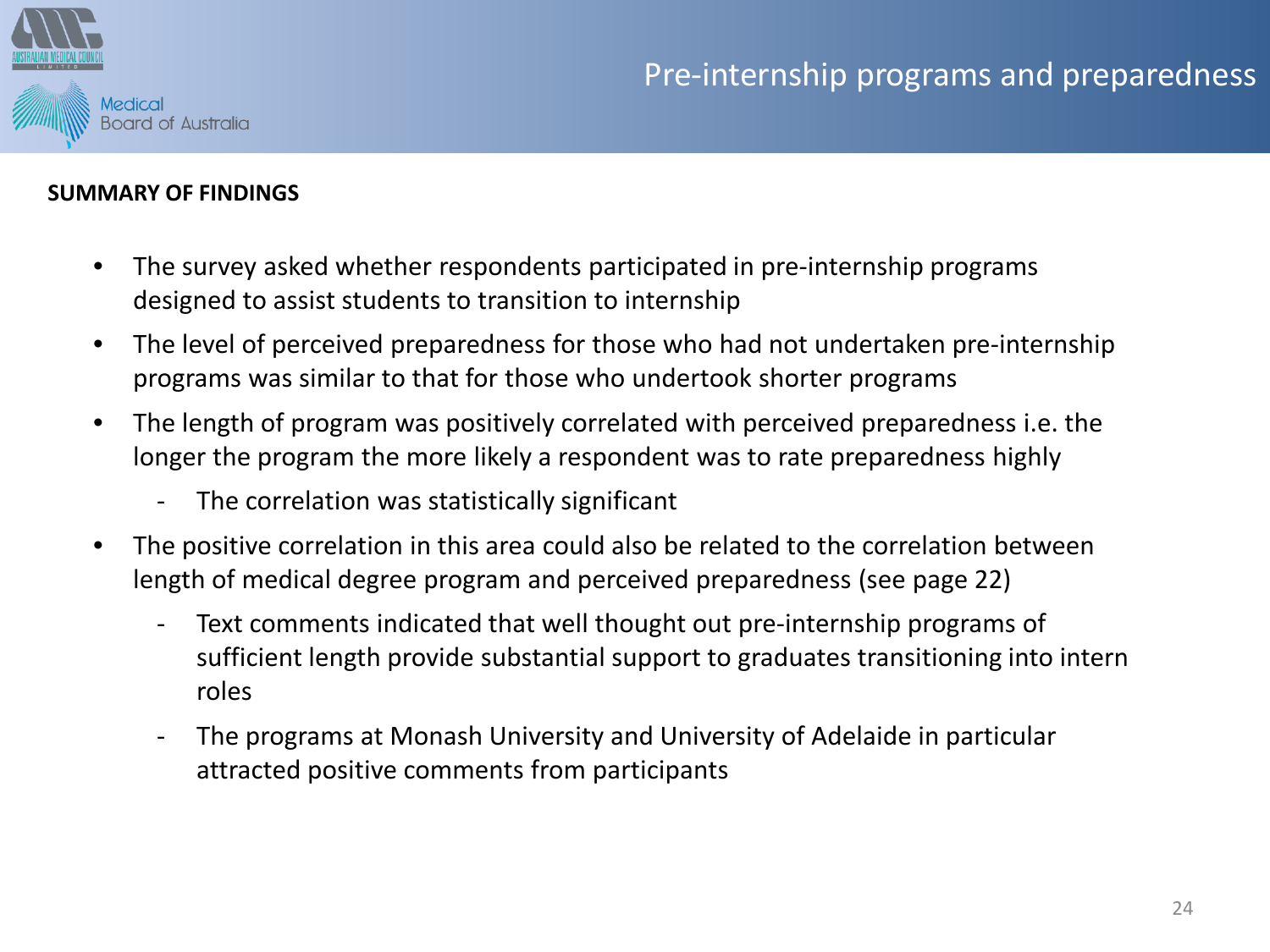![](_page_24_Picture_0.jpeg)

First question: Please indicate over what period of time your pre-internship program took place

Second question: Overall preparedness - please indicate your level of agreement with the statement: "Overall I felt my medical education was sufficient to undertake the role and responsibilities of an intern"

# **PROPORTION OF RESPONDENTS PROVIDING DIFFERENT RATINGS OF OVERALL PREPAREDNESS\* By Duration of Pre-Internship Program (including 'Did not Undertake Pre-Internship Program')**

![](_page_24_Figure_4.jpeg)

- Respondents who had had longer pre-internship program had higher levels of perceived preparedness
- Those who did not undertake pre-internship programs had similar levels of perceived preparedness to those who undertook short programs
- The difference was statistically significant when longer programs were compared to shorter programs

**\* Proportion of respondents answering the following question: Please indicate your level of agreement with the statement: "Overall I felt my medical education was sufficient to undertake the role and responsibilities of intern". Types of program listed in descending order of Likert scale average of overall preparedness Note: the statistics in this graph do not include supplementation of 2019 results with 2018 results** 25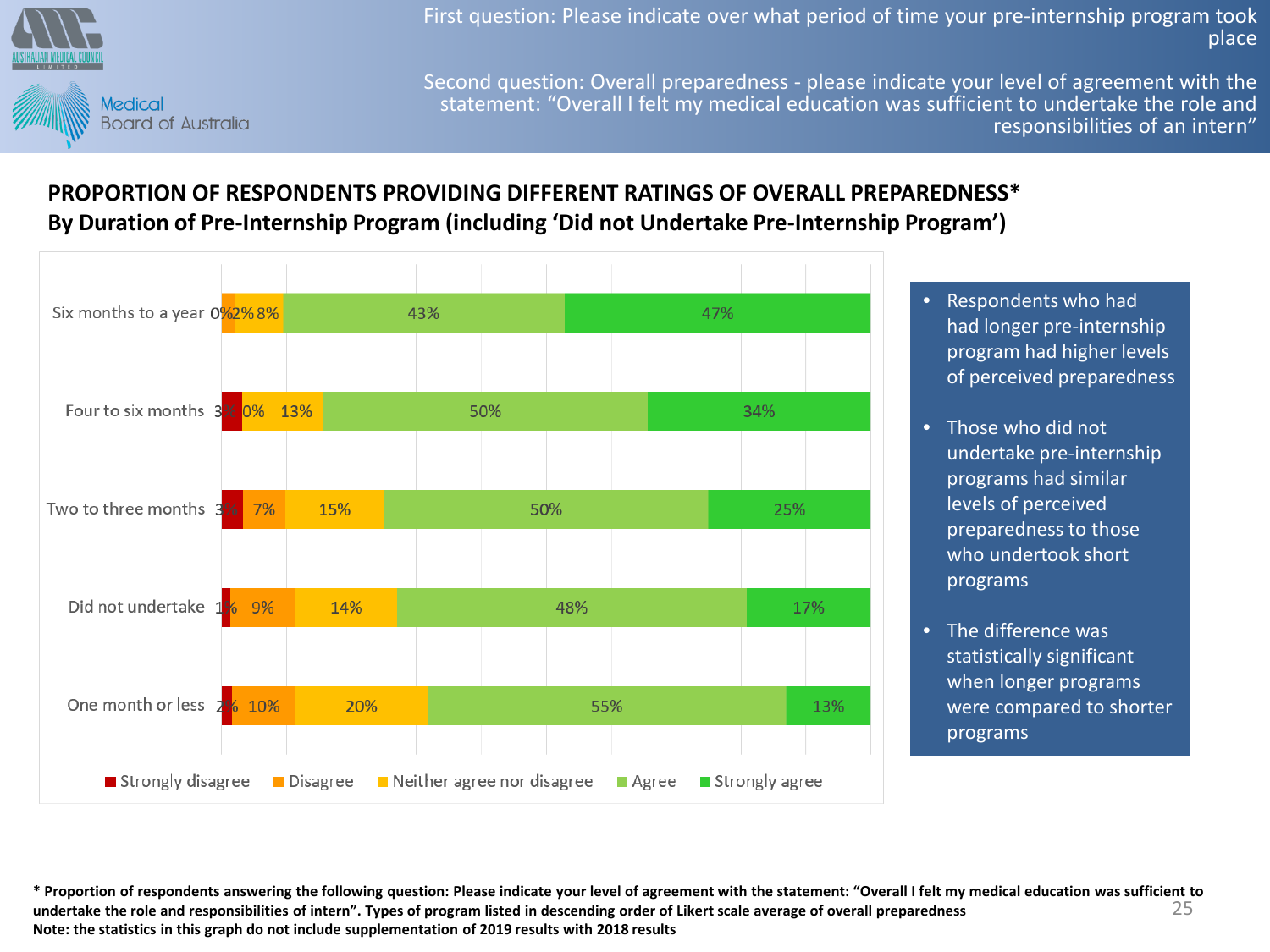![](_page_25_Picture_0.jpeg)

Do you have any additional comments regarding your medical school's program or other programs specifically designed to assist students to transition to internship?

**THEMES FROM SURVEY TEXT ANSWERS REGARDING PRE-INTERNSHIP PROGRAMS**

| <b>Themes</b>                           | <b>Examples</b>                                                                                                                                                                                                                                                                              |
|-----------------------------------------|----------------------------------------------------------------------------------------------------------------------------------------------------------------------------------------------------------------------------------------------------------------------------------------------|
| Setting of<br>pre-internship<br>program | Many felt that pre-internship training should be matched to<br>internship hospital<br>There was greater interest in pre-internship experiences in<br>general medical or surgical rather than specialist settings                                                                             |
| Length of pre-<br>internship program    | • Longer periods of pre-internship preparation without<br>distraction of exams were appreciated                                                                                                                                                                                              |
| Content of pre-<br>internship program   | More preparation for common ward jobs e.g. writing discharge<br>summaries and other administrative tasks were requested by<br>some respondents<br>Instruction should be geared to required skills and specific<br>workplace challenges rather than being 'just another clinical<br>rotation' |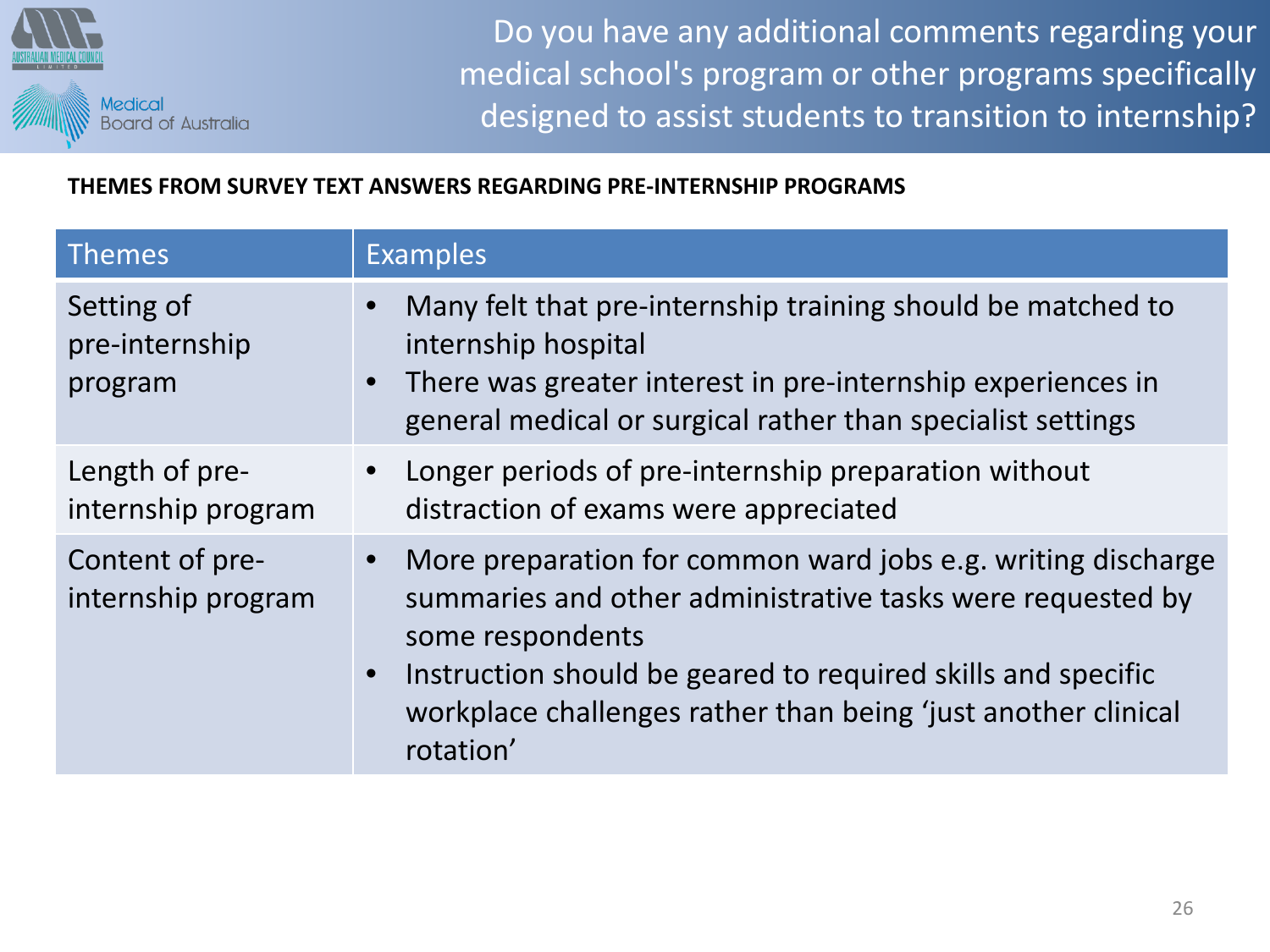![](_page_26_Picture_0.jpeg)

![](_page_26_Picture_1.jpeg)

**Introduction and demographics**

**Factors influencing preparedness**

- **Demographic factors**
- **Medical schools**
- **Program-related factors**
- **Pre-internship programs**

**Issues requiring support**

**Preparedness for prescribing**

**Preparedness to treat Indigenous patients**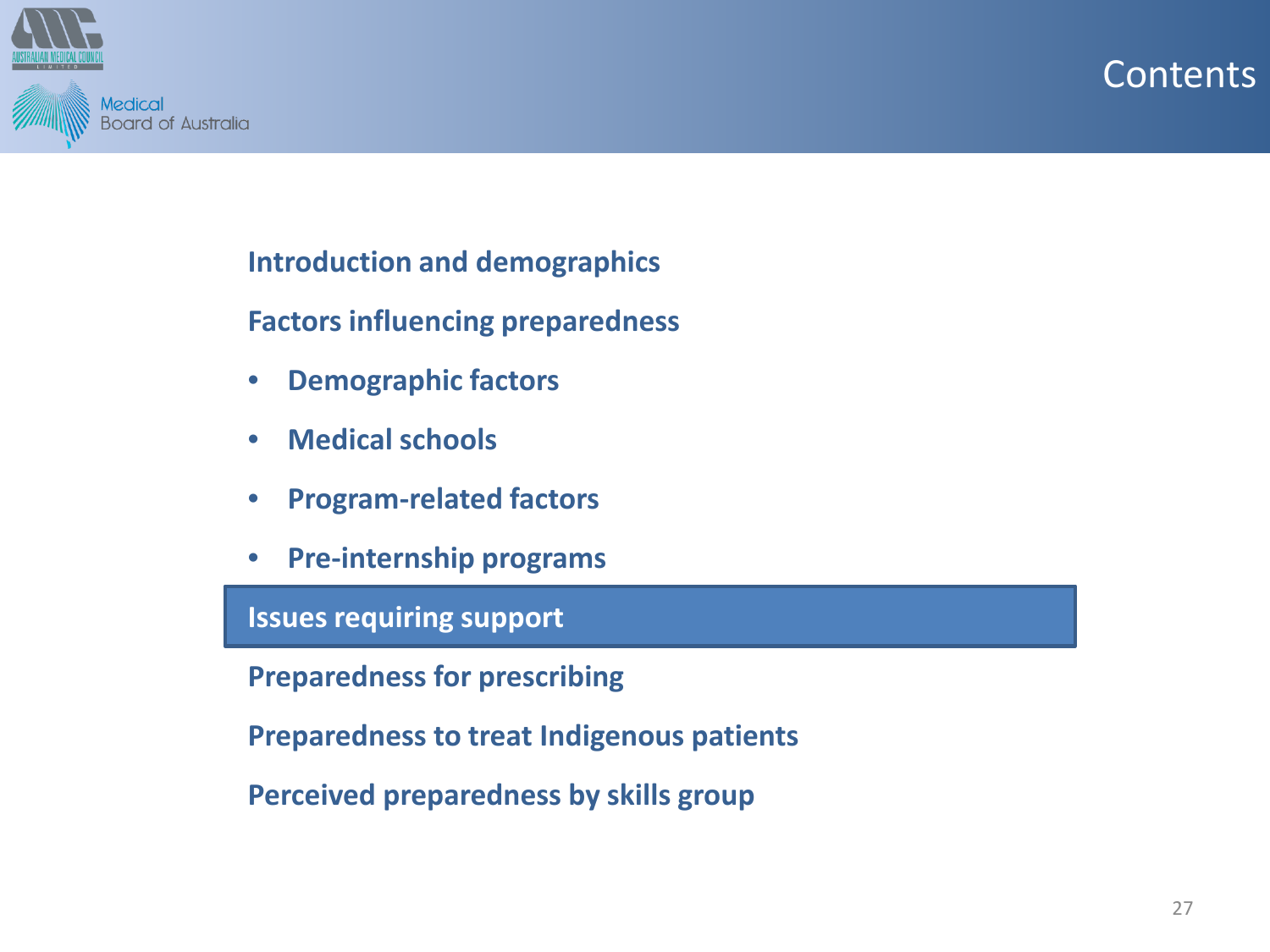![](_page_27_Picture_1.jpeg)

#### **SUMMARY OF FINDINGS**

- The level of preparedness for situations requiring support continues to be a source of concern, although there have been significant year-on-year improvements in most categories
	- For example the proportion of respondents feeling either 'Not at all prepared' or 'Poorly prepared' to raise concerns about bullying or harassment decreased from 33% in 2017 to 30% in 2018 to 24% in 2019
- The perception still exists that there are inadequate pathways for seeking assistance or escalating concerns
	- Asking for assistance is seen as posing career risks
	- Pathways for escalation are perceived to be unclear or ineffective
	- Medical culture in general is considered to be hierarchical, and antithetical to seeking assistance for self or colleagues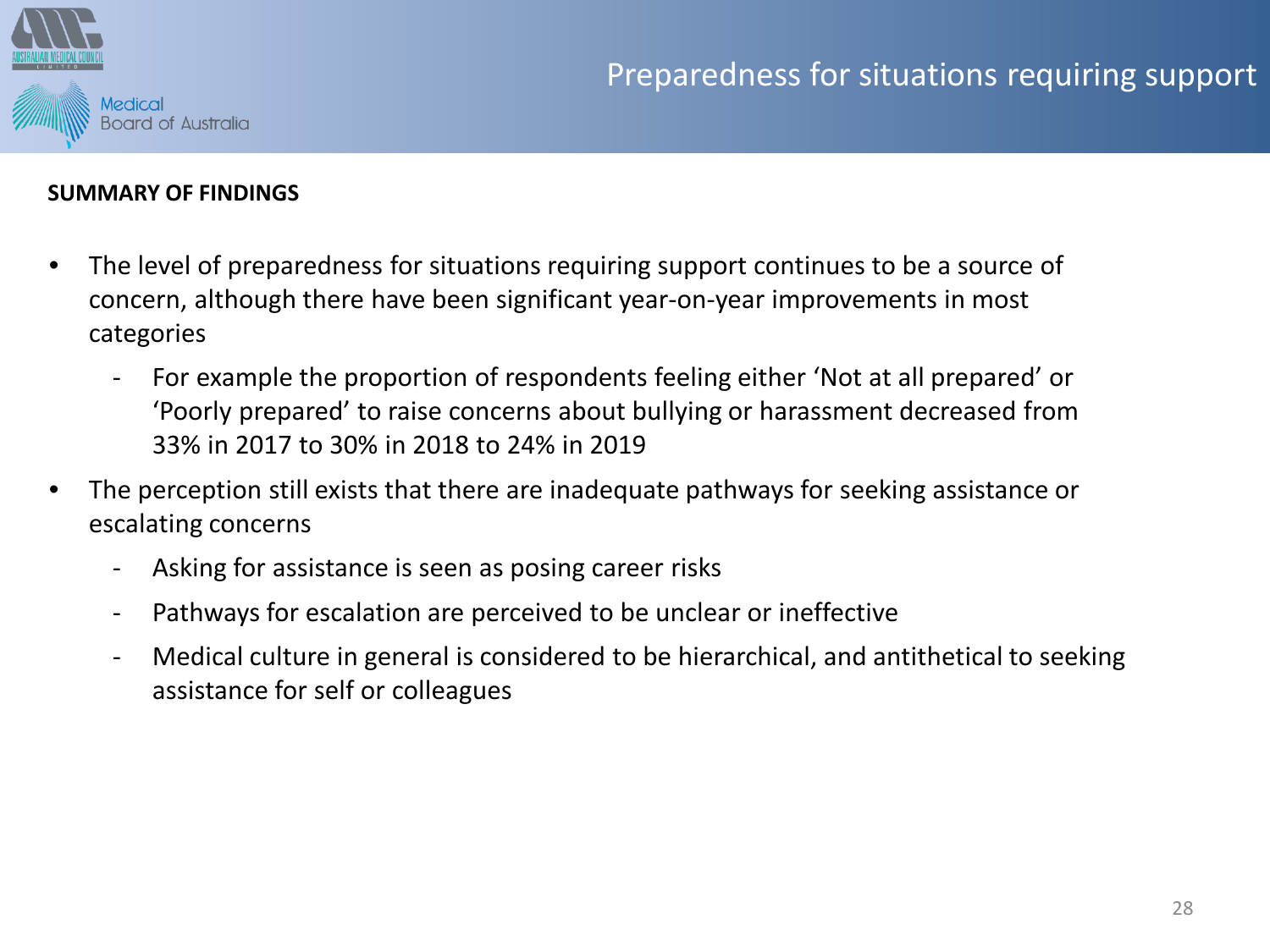![](_page_28_Picture_0.jpeg)

Reflecting on the following issues that arise in clinical work as an intern, please indicate how prepared you feel you were to:

# **PROPORTION OF RESPONDENTS PROVIDING DIFFERENT RATINGS OF PREPAREDNESS\* Preparedness for Situations Requiring Support**

![](_page_28_Figure_3.jpeg)

**\* Text of the question as follows: Reflecting on the following issues that arise in clinical work as an intern, please indicate how prepared you feel you were to: a) Seek support about patient clinical status and treatment b) Seek support for psychological distress c) Raise concerns about bullying or harassment d) Raise concerns about patient safety or perceived deficiencies in care e) Raise concerns about colleagues who are distressed or not performing f) Manage relationships with supervisors/ seniors. Situations requiring support listed in descending order of Likert scale average of preparedness**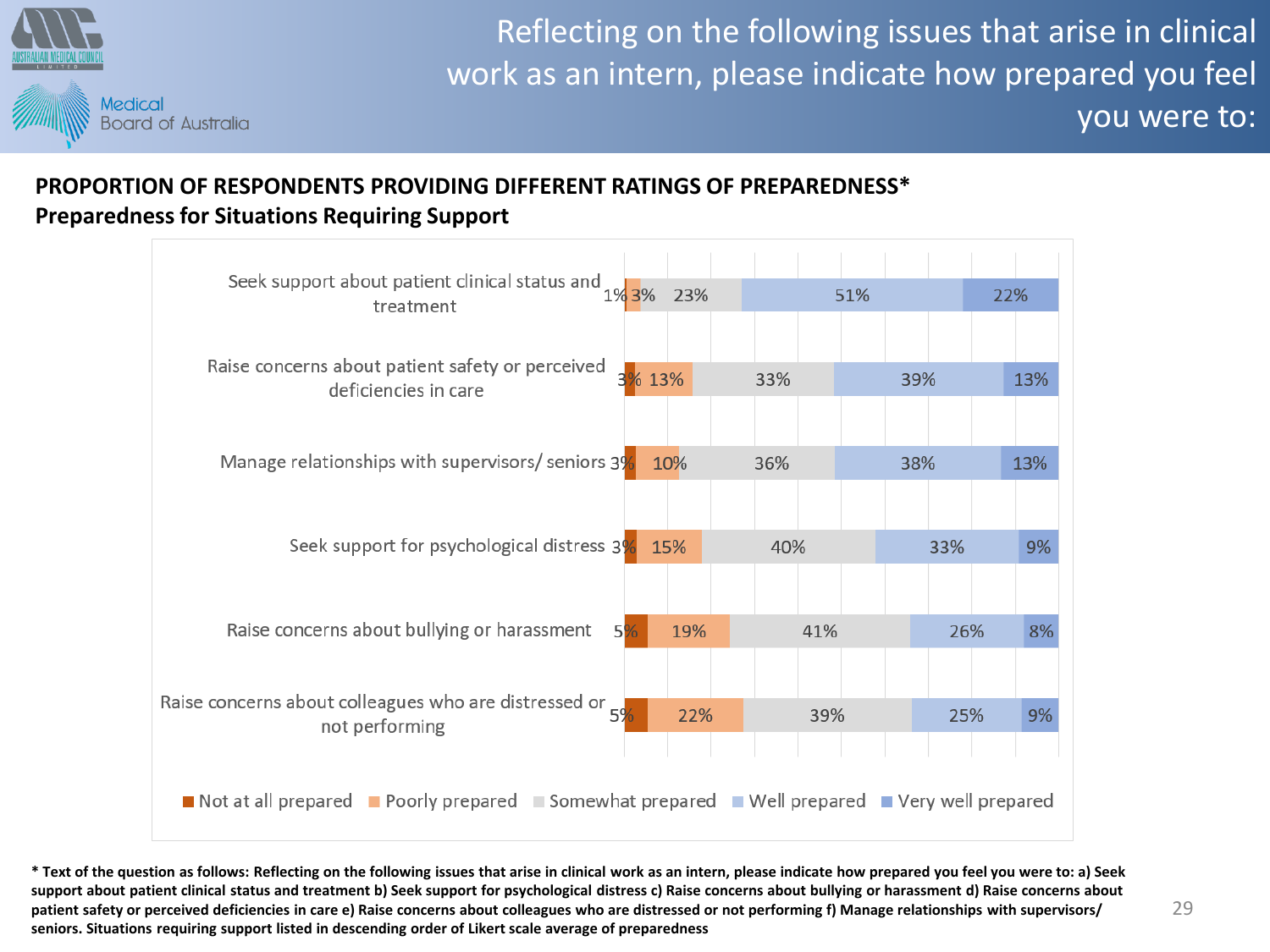![](_page_29_Picture_0.jpeg)

If you did not feel prepared for one or more of the situations described above, please describe what would have helped you to be more prepared\*:

**THEMES FROM SURVEY TEXT ANSWERS REGARDING PREPAREDNESS FOR SITUATIONS REQUIRING SUPPORT**

| <b>Themes</b>                       | <b>Examples</b>                                                                                                                                                                                                                                                                                         |
|-------------------------------------|---------------------------------------------------------------------------------------------------------------------------------------------------------------------------------------------------------------------------------------------------------------------------------------------------------|
| Better support                      | Better support for students with psychological distress, many<br>of whom feel that they have to hide their problems                                                                                                                                                                                     |
| Teaching about<br>support           | More clinical exposure allowing greater familiarity with team<br>situations                                                                                                                                                                                                                             |
| Hospital<br>environment             | Better information about reporting pathways                                                                                                                                                                                                                                                             |
| Obstacles due to<br>medical culture | Difficulty in addressing problems in a hierarchical system<br>$\bullet$<br>Difficulty in reporting without risking progression<br>$\bullet$                                                                                                                                                             |
| Other obstacles                     | Mandatory reporting may prevent students and doctors from<br>$\bullet$<br>seeking help<br>Differences in hospital processes and cultures complicate<br>$\bullet$<br>efforts to increase preparedness<br>A general difficulty is associated with preparing students for<br>negative workplace situations |

**\* i.e. more prepared for issues raised in the previous question, which listed the following issues: a) Seek support about patient clinical status and treatment b) Seek support for psychological distress c) Raise concerns about bullying or harassment d) Raise concerns about patient safety or perceived deficiencies in care e) Raise concerns about colleagues who are distressed or not performing f) Manage relationships with supervisors/ seniors**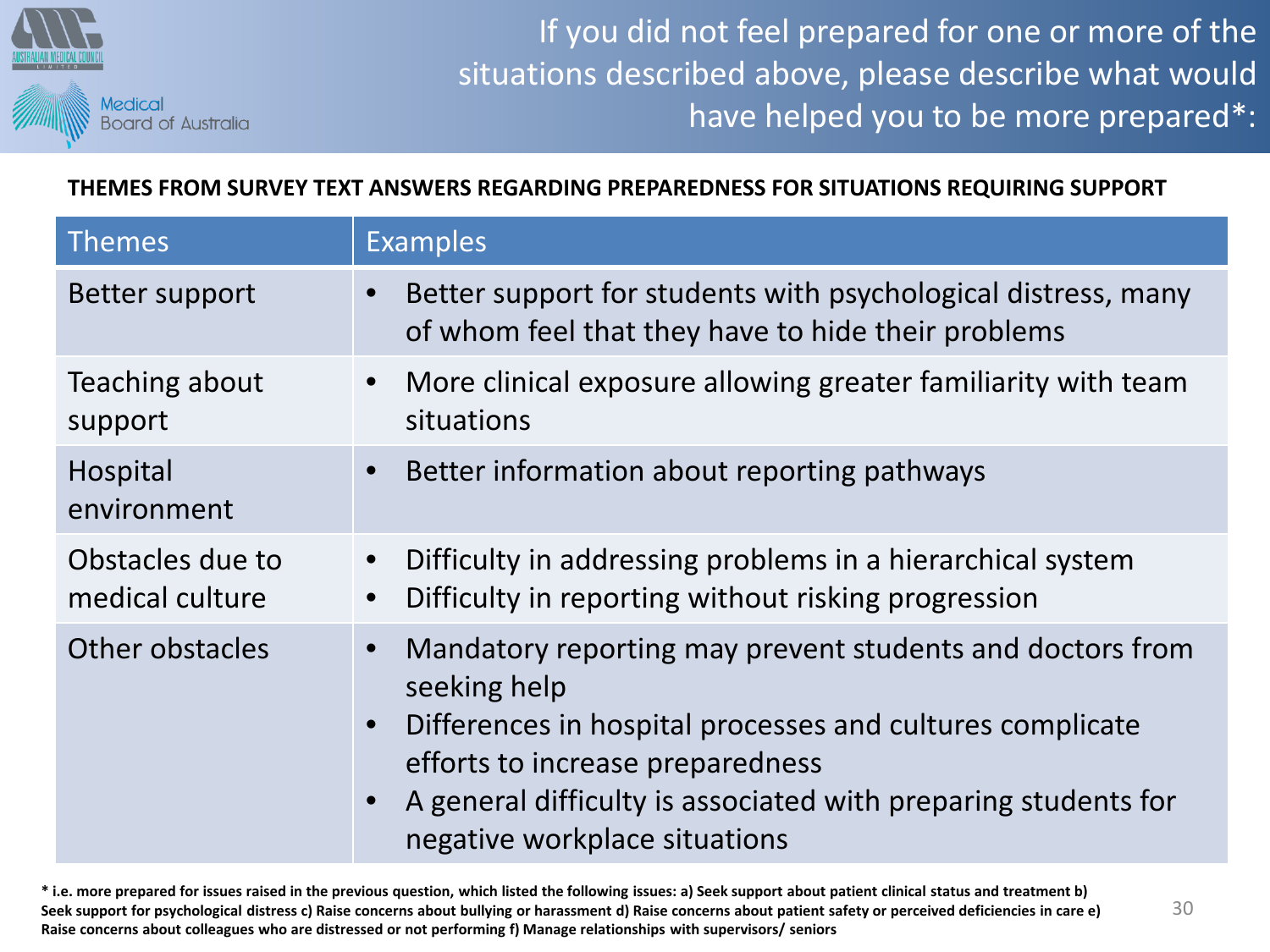![](_page_30_Picture_0.jpeg)

![](_page_30_Picture_1.jpeg)

**Introduction and demographics**

**Factors influencing preparedness**

- **Demographic factors**
- **Medical schools**
- **Program-related factors**
- **Pre-internship programs**

**Issues requiring support**

**Preparedness for prescribing**

**Preparedness to treat Indigenous patients**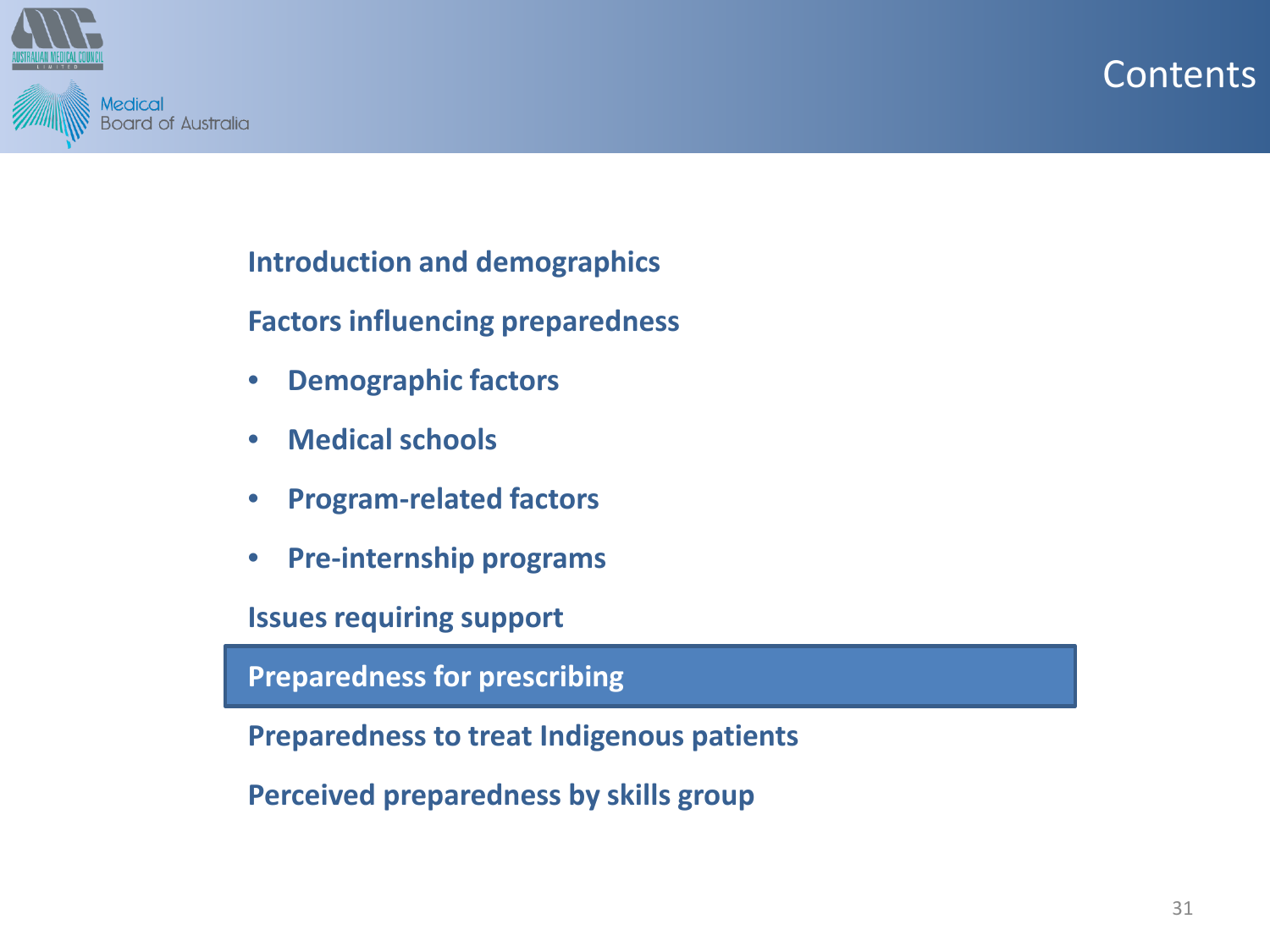![](_page_31_Picture_1.jpeg)

### **SUMMARY OF FINDINGS**

- Prescribing remains a relatively low rated clinical skill in terms of perceived preparedness
	- A finding which is not surprising given the level of responsibility required and the potential for harm
- Respondents who had higher perceived preparedness for prescribing listed the following as important factors which were effective in increasing preparedness, in descending order:
	- 1. Teaching about online resources that support prescribing; 2. Practical training on how to prescribe drugs; 3. Exposure to prescribing in clinical situations; 4. Teaching about how teamwork and inter-professional cooperation can support safe prescribing; 5. Teaching about pharmacology and therapeutics; 6. Preparation for and participation in the Prescribing Skills Assessment online test
- These themes were also reflected in text comments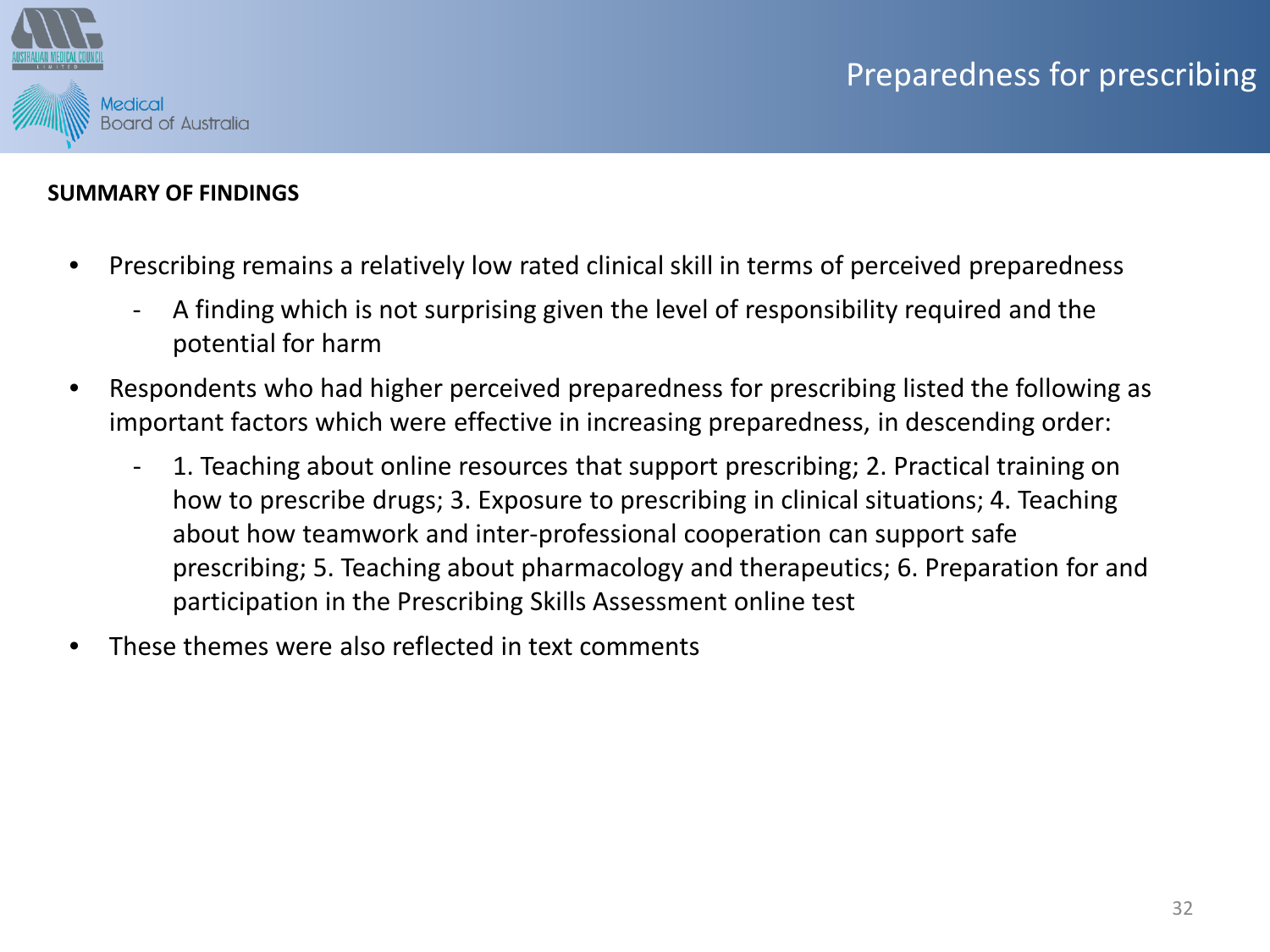First question: From which University did you graduate?

![](_page_32_Picture_1.jpeg)

Second question: Based on what you learned and experienced at medical school, how prepared do you now feel you were for the following in clinical work: Prescribing safely and calculating accurate drug dosages

# **PROPORTION OF RESPONDENTS PROVIDING DIFFERENT RATINGS OF PREPAREDNESS\* Preparedness to Prescribe Safely**

![](_page_32_Figure_4.jpeg)

33 **\* Text of the question as follows: Based on what you learned and experienced at medical school, how prepared do you now feel you were for the following in clinical work: Prescribing safely and calculating accurate drug dosages. Schools listed in descending order of Likert scale average of preparedness**

**Note: University of Wollongong, Western Sydney University, Bond University and Notre Dame Fremantle had responses from 2018 and 2019 combined to improve statistical reliability**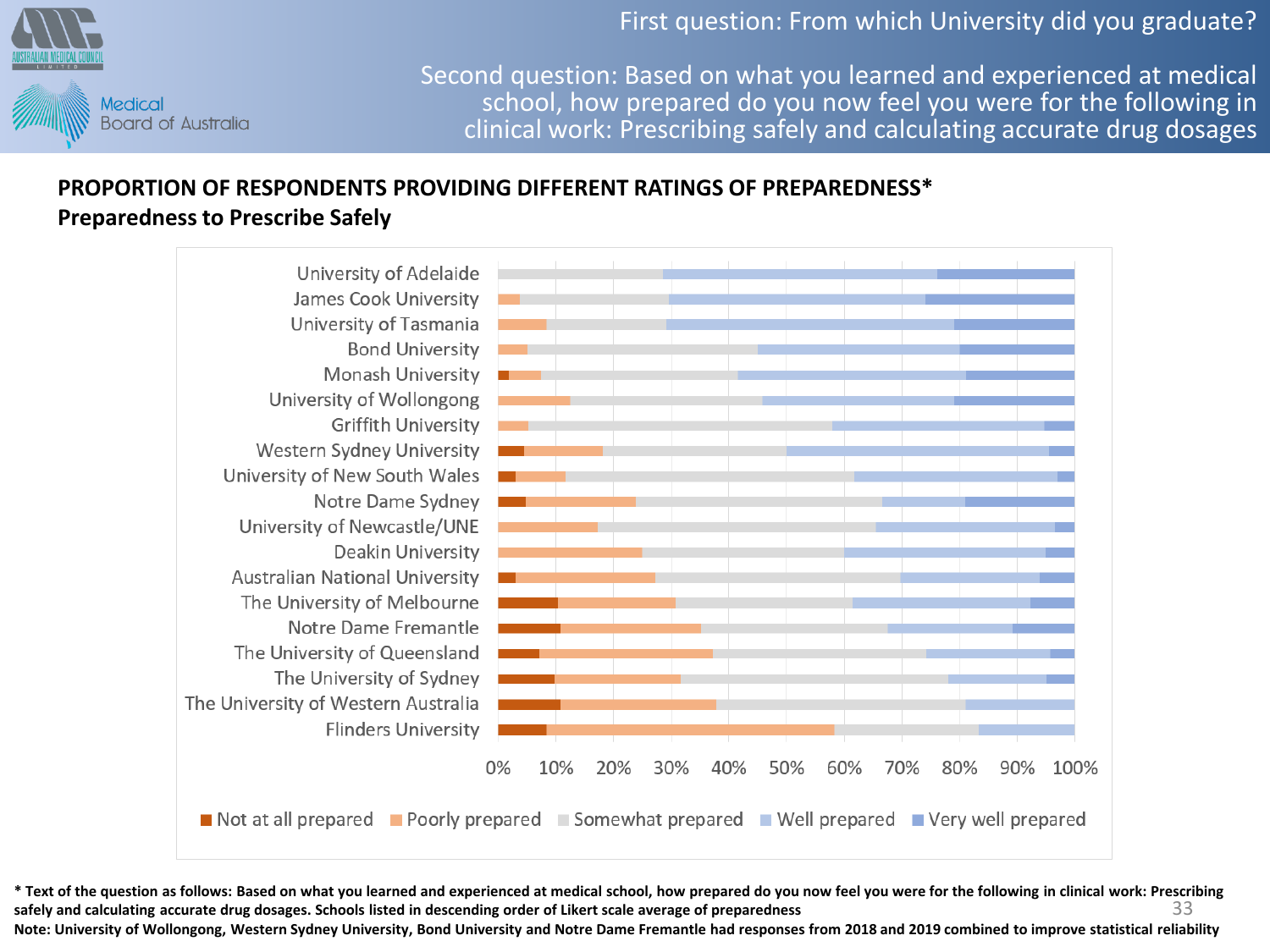![](_page_33_Picture_0.jpeg)

# Please indicate how effective the following factors were in preparing you to prescribe medications safely

### **EFFECTIVENESS OF FACTORS IN PREPARING RESPONDENTS TO PRESCRIBE SAFELY\***

![](_page_33_Figure_3.jpeg)

34 **interprofessional cooperation can support safe prescribing, e) Preparation for and participation in the Prescribing Skills Assessment online test, f) Exposure to prescribing in clinical \* Likert scale: 1 = not at all effective, 2 = slightly effective, 3 = somewhat effective, 4 = very effective, 5 = extremely effective. This graph compares the Likert scale averages of**  respondents who gave high ratings for preparedness to prescribe safely ('well prepared' or 'very well prepared'), and the average responses for those who gave low ratings ('not at all **prepared, or 'poorly prepared'), for the same measure. Likert scale average in response to the following question: Please indicate how effective the following factors were in preparing you to prescribe medications safely : a) Teaching about pharmacology and therapeutics, b) Practical training on how to prescribe drugs (e.g. filling out prescriptions or drug charts under supervision), c) Teaching about online resources that support prescribing (e.g. Australian Medicines Handbook, e-prescribing systems), d) Teaching about how teamwork and situations (i.e. during time on the wards, on rounds etc)**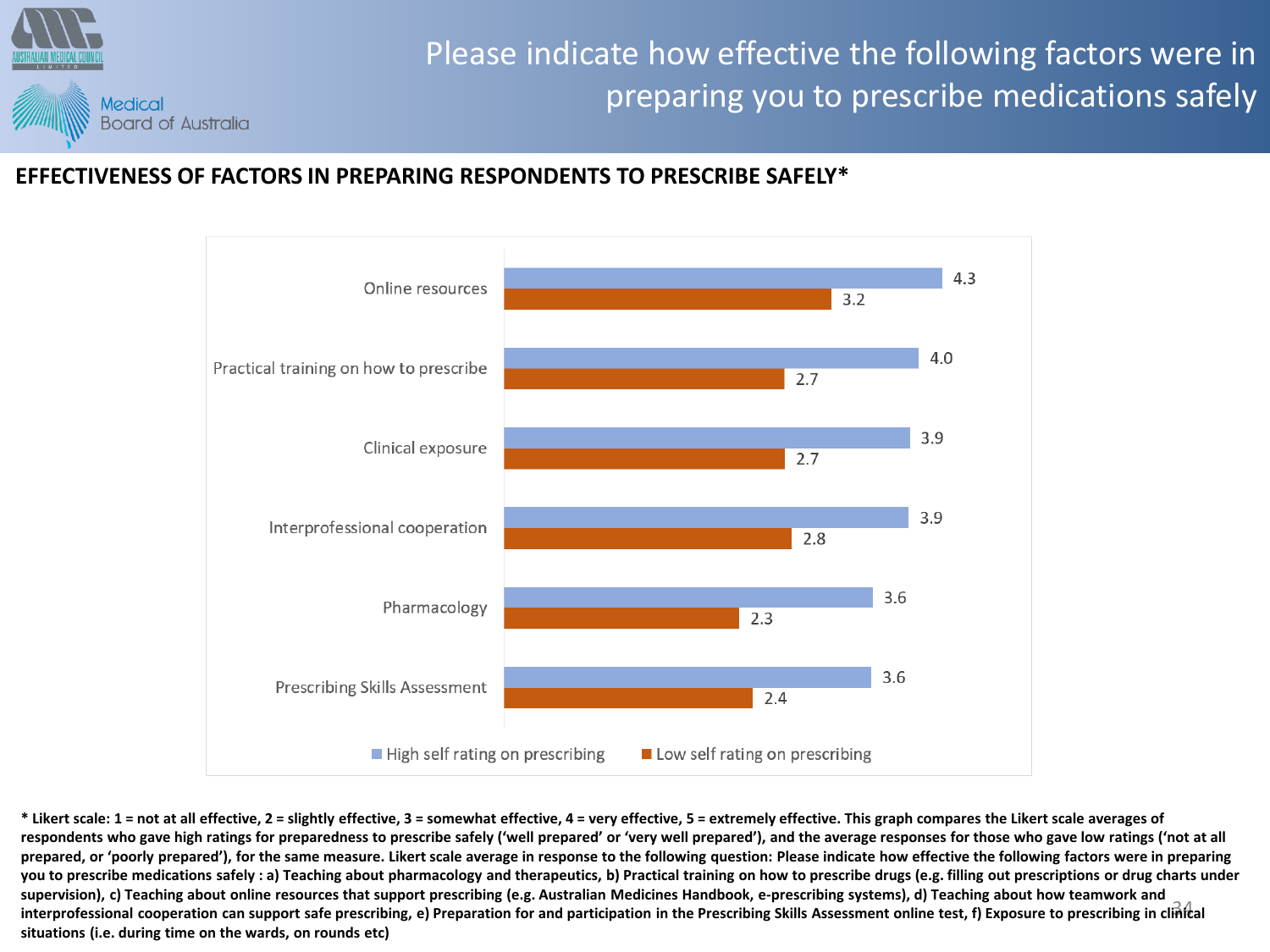![](_page_34_Picture_0.jpeg)

### **THEMES FROM SURVEY TEXT ANSWERS REGARDING PREPAREDNESS FOR PRESCRIBING**

| <b>Themes</b>                             | <b>Examples</b>                                                                                                                                                                                  |
|-------------------------------------------|--------------------------------------------------------------------------------------------------------------------------------------------------------------------------------------------------|
| <b>Practical prescribing</b><br>exercises | Mock medical charting<br>$\bullet$<br>Other forms of prescribing exercises                                                                                                                       |
| Working with<br>pharmacists               | Having a pharmacist available in the ward<br>Workshops provided by clinical pharmacists                                                                                                          |
| <b>Prescribing Skills</b><br>Assessment   | Some respondents saw scope for better integration of the<br>Prescribing Skills Assessment with other coursework                                                                                  |
| Alternative learning<br>options           | • NPS online prescribing modules                                                                                                                                                                 |
| Workplace issues                          | Some respondents found that varying and inconsistent<br>$\bullet$<br>prescribing systems (e.g. both paper-based and electronic)<br>made it difficult to prepare for prescribing in the workplace |

**<sup>\*</sup> i.e. other factors than those raised in the previous question, which listed the following issues: a) Teaching about pharmacology and therapeutics, b) Practical training on how to prescribe drugs (e.g. filling out prescriptions or drug charts under supervision), c) Teaching about online resources that support prescribing (e.g. Australian Medicines Handbook, e-prescribing systems), d) Teaching about how teamwork and interprofessional cooperation can support safe prescribing, e) Preparation for and participation in the Prescribing Skills Assessment online test, f) Exposure to prescribing in clinical situations (i.e. during time on the wards, on rounds etc)**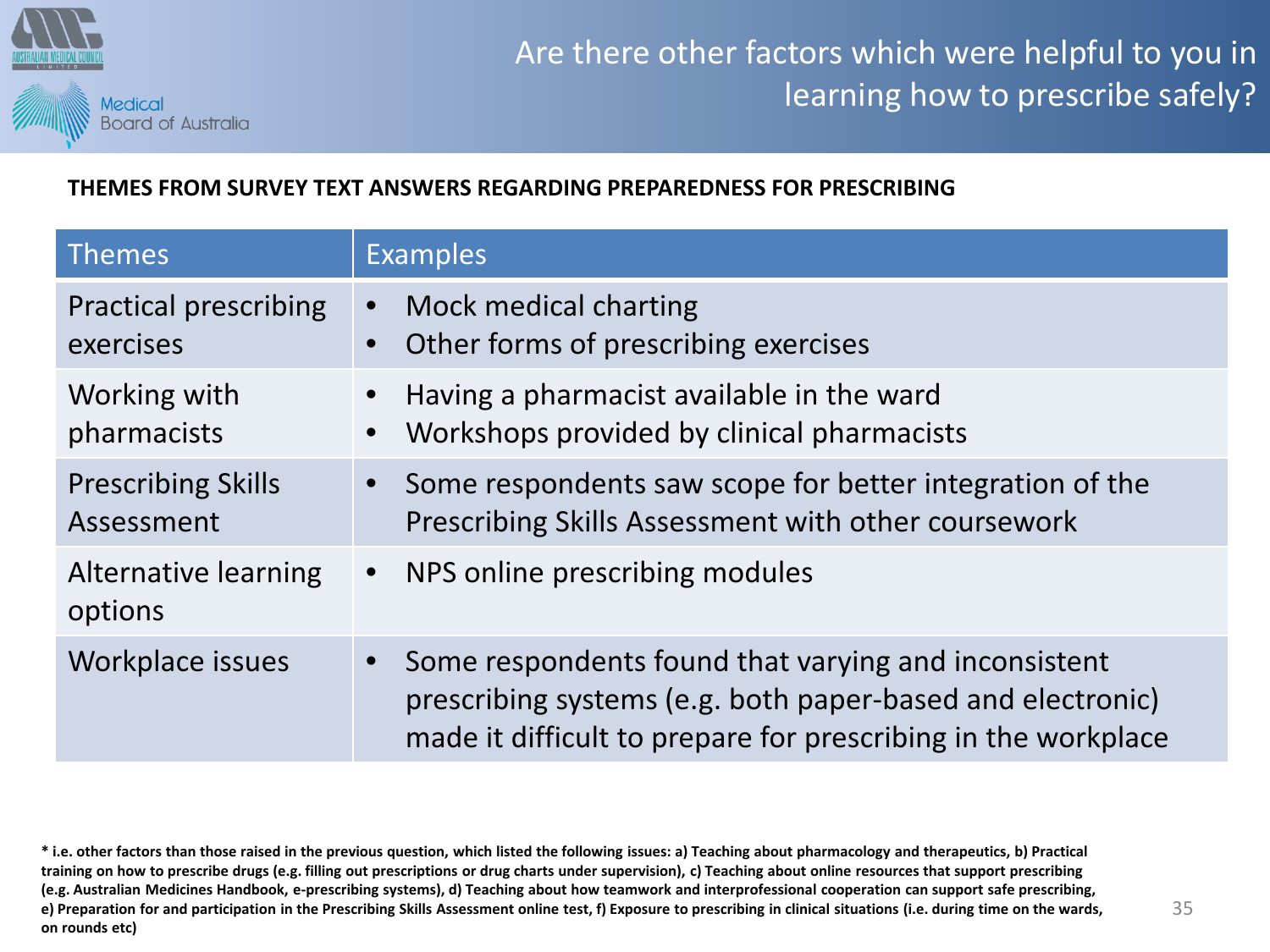![](_page_35_Picture_0.jpeg)

![](_page_35_Picture_1.jpeg)

**Introduction and demographics**

**Factors influencing preparedness**

- **Demographic factors**
- **Medical schools**
- **Program-related factors**
- **Pre-internship programs**

**Issues requiring support**

**Preparedness for prescribing**

**Preparedness to treat Indigenous patients**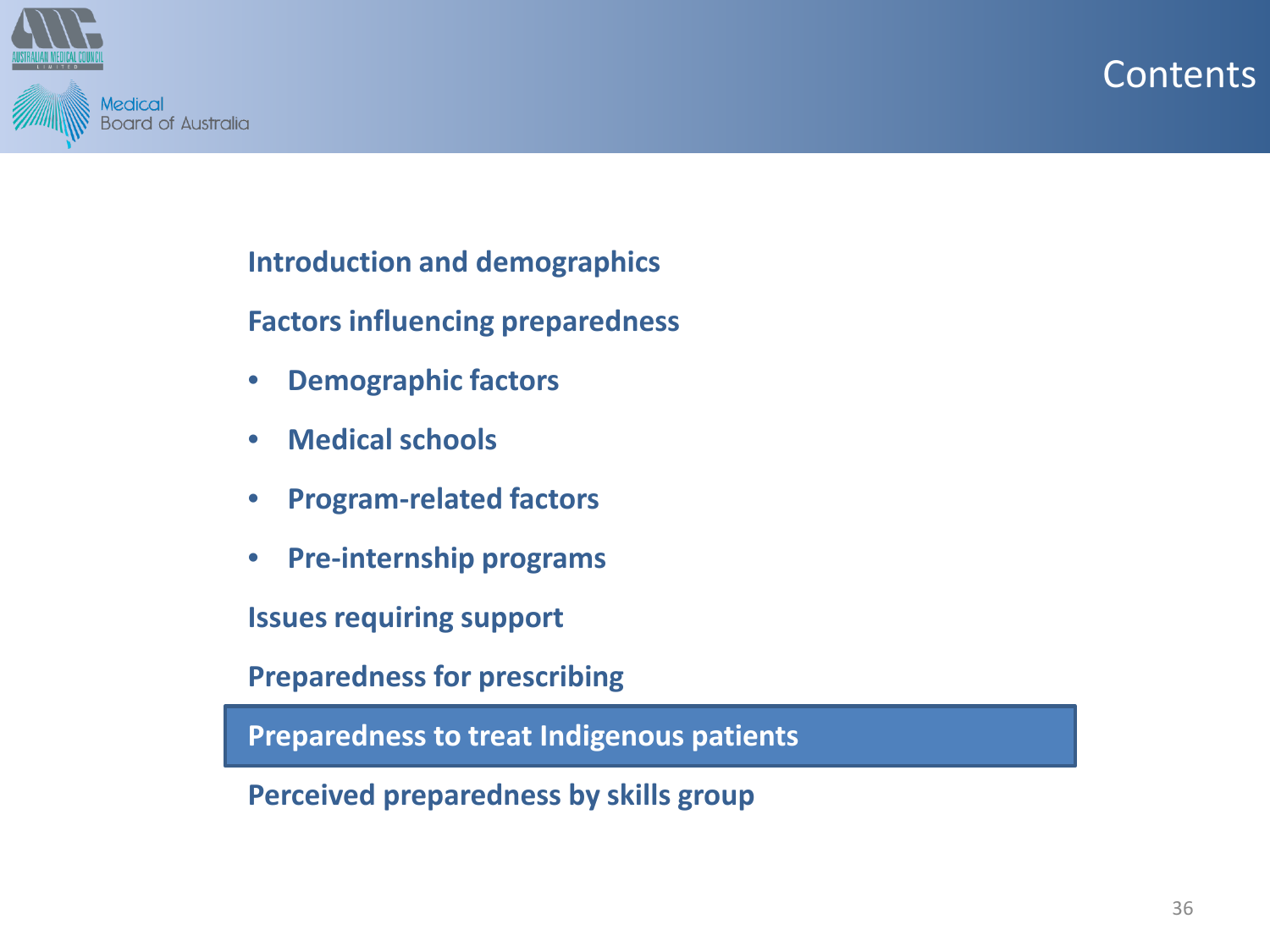![](_page_36_Picture_0.jpeg)

### **SUMMARY OF FINDINGS**

- Preparedness for treating Indigenous patients has risen year over year
	- For example, the proportion of respondents rating themselves 'Not at all prepared' or 'Poorly prepared' to treat Indigenous patients declined from 16% in 2018 to 12% in 2019
- Respondents who felt more prepared considered the following factors effective aids to learning about treating Indigenous patients:
	- Clinically relevant Indigenous health learning opportunities
	- Medical school commitment
	- Teaching by Indigenous teachers
	- Teaching about cultural safety, Indigenous people and culture, the role of racism in Indigenous health outcomes
- Indigenous health learning opportunities allowing interaction with Indigenous people and patients were mentioned frequently in text comments as having an important impact on preparedness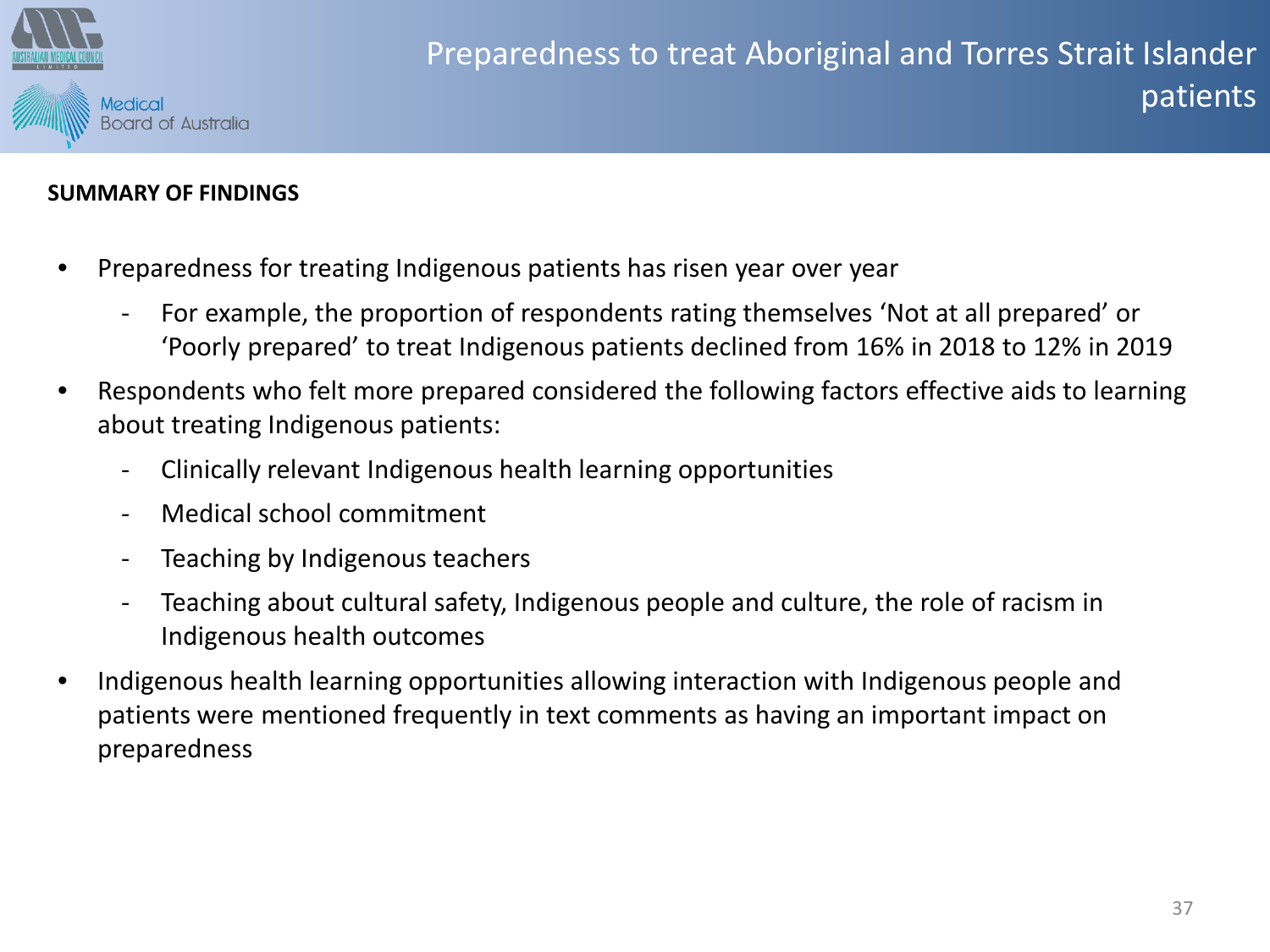First question: From which University did you graduate?

![](_page_37_Picture_1.jpeg)

Second question: Based on what you learned and experienced at medical school, how prepared do you now feel you were for the following in clinical work: Providing care for Aboriginal and Torres Strait Islander peoples

# **PROPORTION OF RESPONDENTS PROVIDING DIFFERENT RATINGS OF PREPAREDNESS\* Preparedness to Provide Care for Aboriginal and Torres Strait Islander Peoples**

![](_page_37_Figure_4.jpeg)

38 **\* Text of the question as follows: Based on what you learned and experienced at medical school, how prepared do you now feel you were for the following in clinical work: Providing care for Aboriginal and Torres Strait Islander peoples. Schools listed in descending order of Likert scale average of preparedness**

**Note: University of Wollongong, Western Sydney University, Bond University and Notre Dame Fremantle had responses from 2018 and 2019 combined to improve statistical reliability**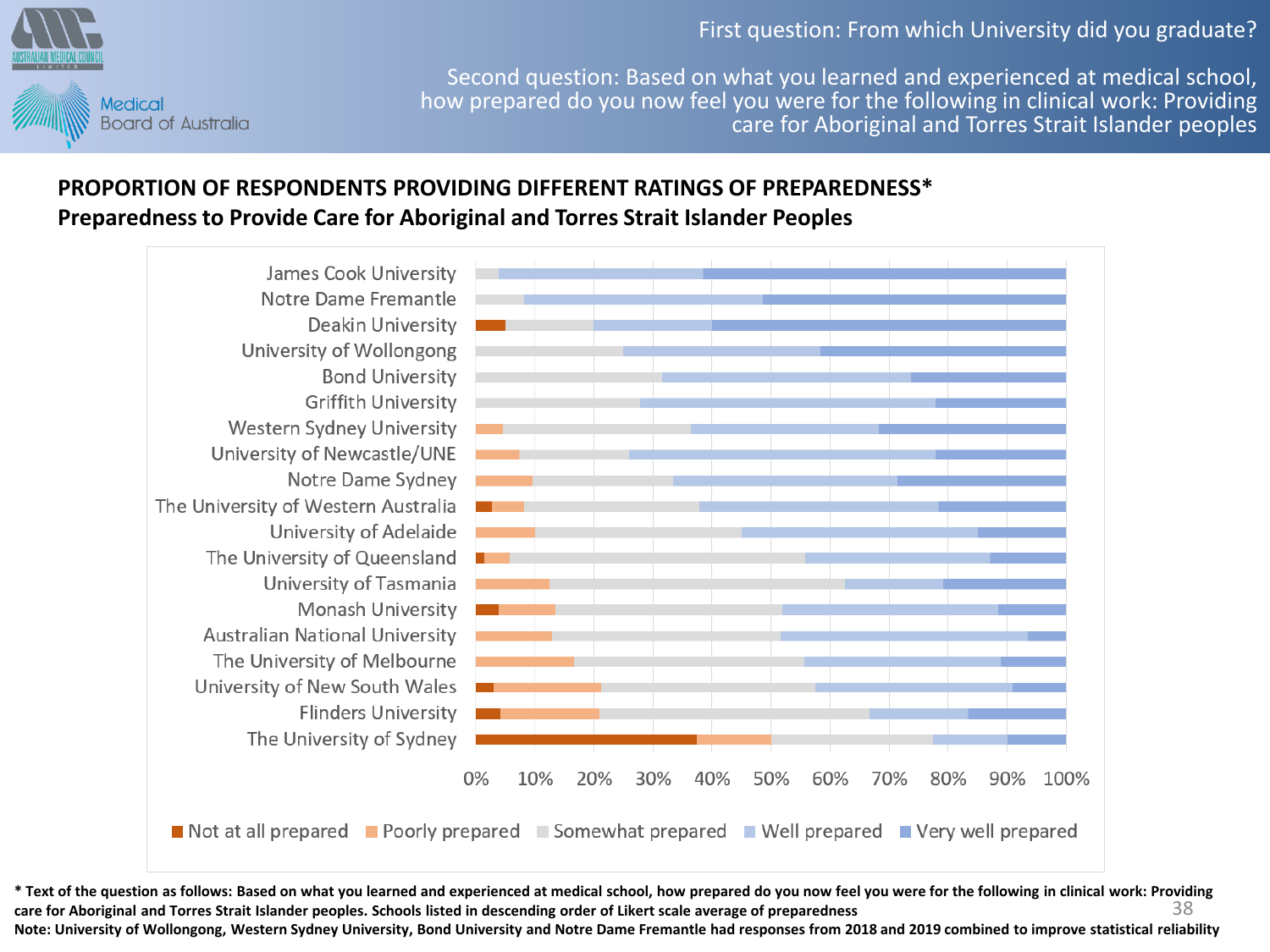![](_page_38_Picture_0.jpeg)

Please indicate how effective the following factors were in preparing you to provide care to Aboriginal and Torres Strait Islander patients:

## **EFFECTIVENESS OF FACTORS IN PREPARING RESPONDENTS TO PROVIDE CARE ABORIGINAL AND TORRES STRAIT ISLANDER PATIENTS\***

![](_page_38_Figure_3.jpeg)

about the role of Australian history, colonisation and racism in mulgenous health outcomes up reaching by mulgenous teachers including cinnically expendity relevant  $39$ <br>Indigenous health learning opportunities (such as cu **\* Likert scale: 1 = not at all effective, 2 = slightly effective, 3 = somewhat effective, 4 = very effective, 5 = extremely effective. This graph compares the Likert scale averages of**  respondents who gave high ratings for preparedness to provide care ('well prepared' or 'very well prepared'), and the average responses for those who gave low ratings ('not **at all prepared, or 'poorly prepared'), for the same measure. Likert scale average in response to the following question: Please indicate how effective the following factors**  were in preparing you to provide care to Indigenous patients: a). Teaching about cultural safety b) Teaching about Indigenous people and their history and culture c) Teaching about the role of Australian history, colonisation and racism in Indigenous health outcomes d) Teaching by Indigenous teachers including clinicians e) Clinically relevant **to provide care for Indigenous patients**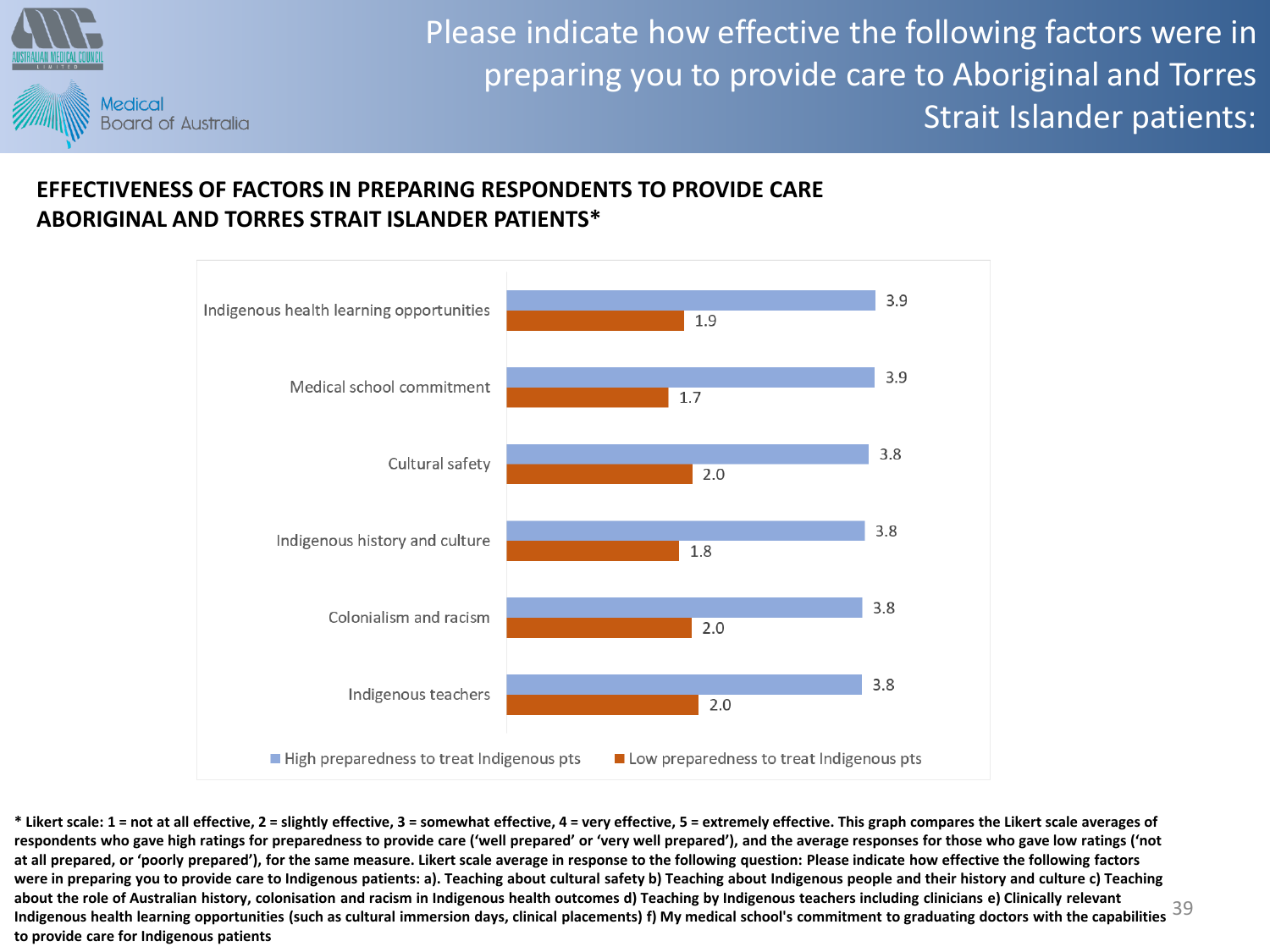![](_page_39_Picture_0.jpeg)

Are there other factors which were helpful to you in learning how to provide care to Aboriginal and Torres Strait Islander patients?\*

**THEMES FROM SURVEY TEXT ANSWERS REGARDING PREPAREDNESS FOR TREATING INDIGENOUS PATIENTS**

| <b>Themes</b>                             | <b>Examples</b>                                                                                                                                                                                                                      |
|-------------------------------------------|--------------------------------------------------------------------------------------------------------------------------------------------------------------------------------------------------------------------------------------|
| Location of<br>placements                 | Placements which allow interaction with Indigenous patients<br>Experience in rural settings e.g. through the John Flynn<br><b>Placement Program</b><br>Spending time at Aboriginal Medical Services in urban settings                |
| Aboriginal teaching                       | • Sessions led by Aboriginal teachers                                                                                                                                                                                                |
| Obstacles to<br>improving<br>preparedness | Difficulty to make teaching meaningful and relevant without<br>actual exposure to Indigenous patients and culture<br>Tendency for some training to treat Indigenous patients as a<br>$\bullet$<br>homogenous group despite diversity |

**\* i.e. other factors than those raised in the previous question, which listed the following issues: a)Teaching about cultural safety b) Teaching about Indigenous people and their history and culture c) Teaching about the role of Australian history, colonisation and racism in Indigenous health outcomes d) Teaching by Indigenous teachers including clinicians e) Clinically relevant Indigenous health learning opportunities (such as cultural immersion days, clinical placements) f) My medical school's commitment to graduating doctors with the capabilities to provide care for Indigenous patients**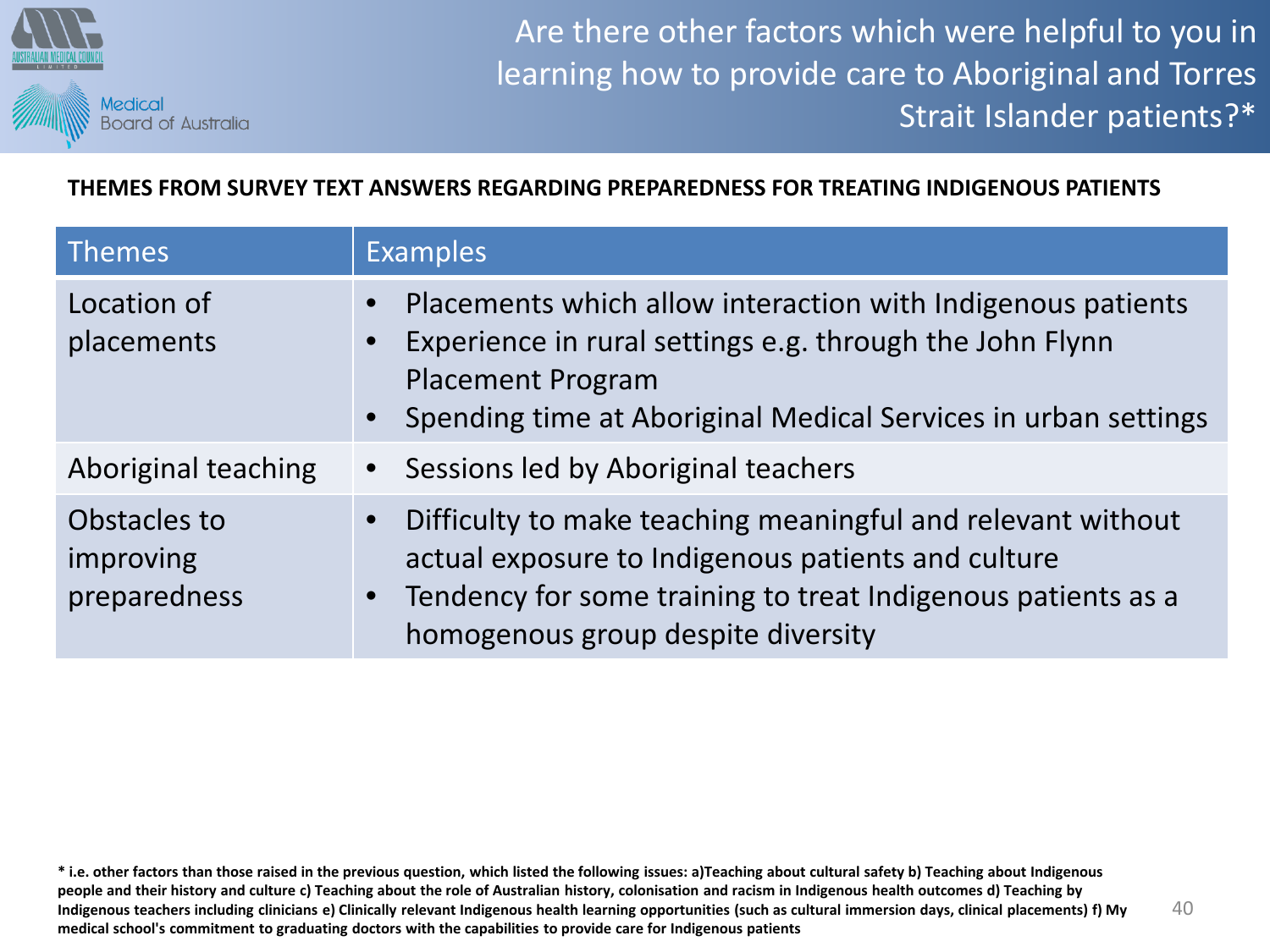# **Contents**

![](_page_40_Picture_1.jpeg)

**Introduction and demographics**

**Factors influencing preparedness**

- **Demographic factors**
- **Medical schools**
- **Program-related factors**
- **Pre-internship programs**

**Issues requiring support**

**Preparedness for prescribing**

**Preparedness to treat Indigenous patients**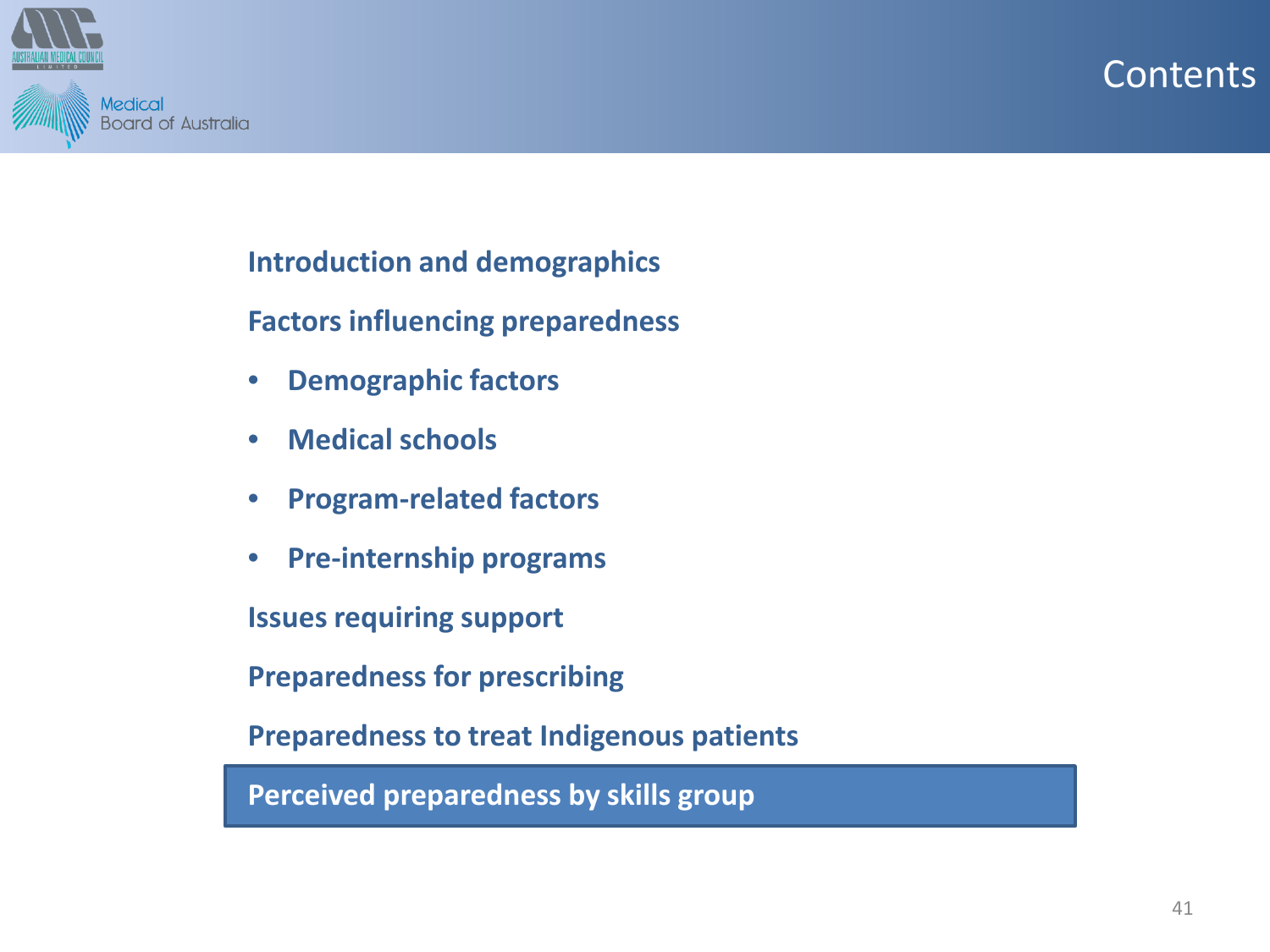![](_page_41_Picture_1.jpeg)

#### **SUMMARY OF FINDINGS**

- The survey provides an opportunity to self-assess preparedness for a range of activities and situations
	- Including 36 skills grouped into eight categories
- High ratings are given for core clinical skills such as taking a history and performing a physical examination, some patient-centred skills such as communicating with patients, hospital systems skills such as preventing cross-infection, procedural skills such as IV cannulation and a number of other self-management, team and professional skills
	- Some areas with low ratings, such as prescribing, are an important focus for improvement
- A significant overall improvement was recorded from 2018 to 2019 across most skills categories
	- Although the magnitude of increase is generally small (approximately 0 to 0.2 of a Likert scale interval) it is statistically significant in a number of cases including: recognising a deteriorating patient; a range of patient centred skills; undertaking initiatives for improved quality of patient care; and coping with uncertainty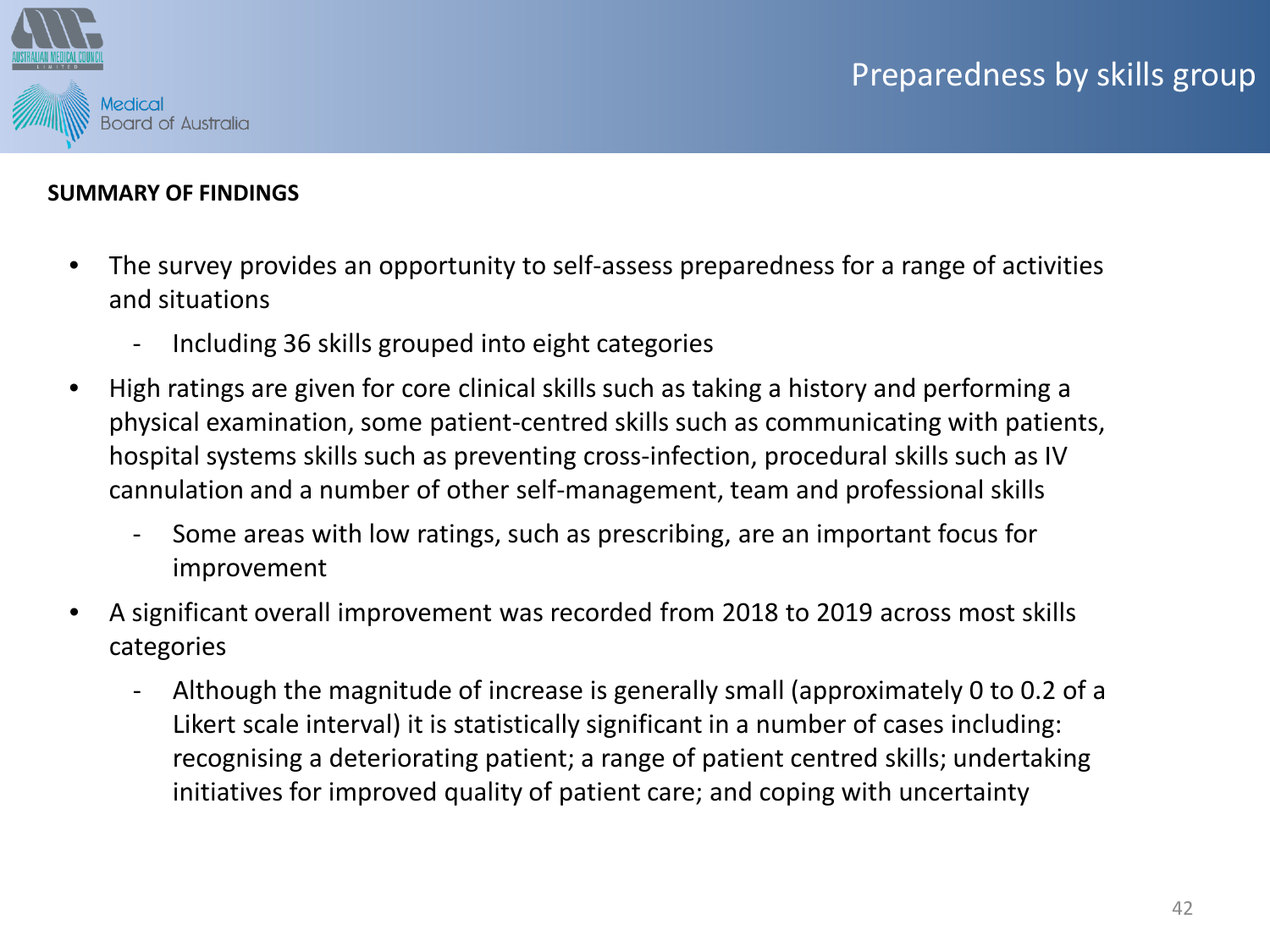![](_page_42_Picture_0.jpeg)

Reflecting on the following issues that arise in clinical work as an intern, please indicate how prepared you feel you were to\*:

### **PERCEIVED PREPAREDNESS FOR SKILLS: NATIONAL AVERAGE\* 1 = not at all prepared, 5 = very well prepared**

![](_page_42_Figure_3.jpeg)

**\* Average of Likert scale response. See page 45 for more detailed skill description key Note: the statistics in this graph do not include supplementation of 2019 results with 2018 results**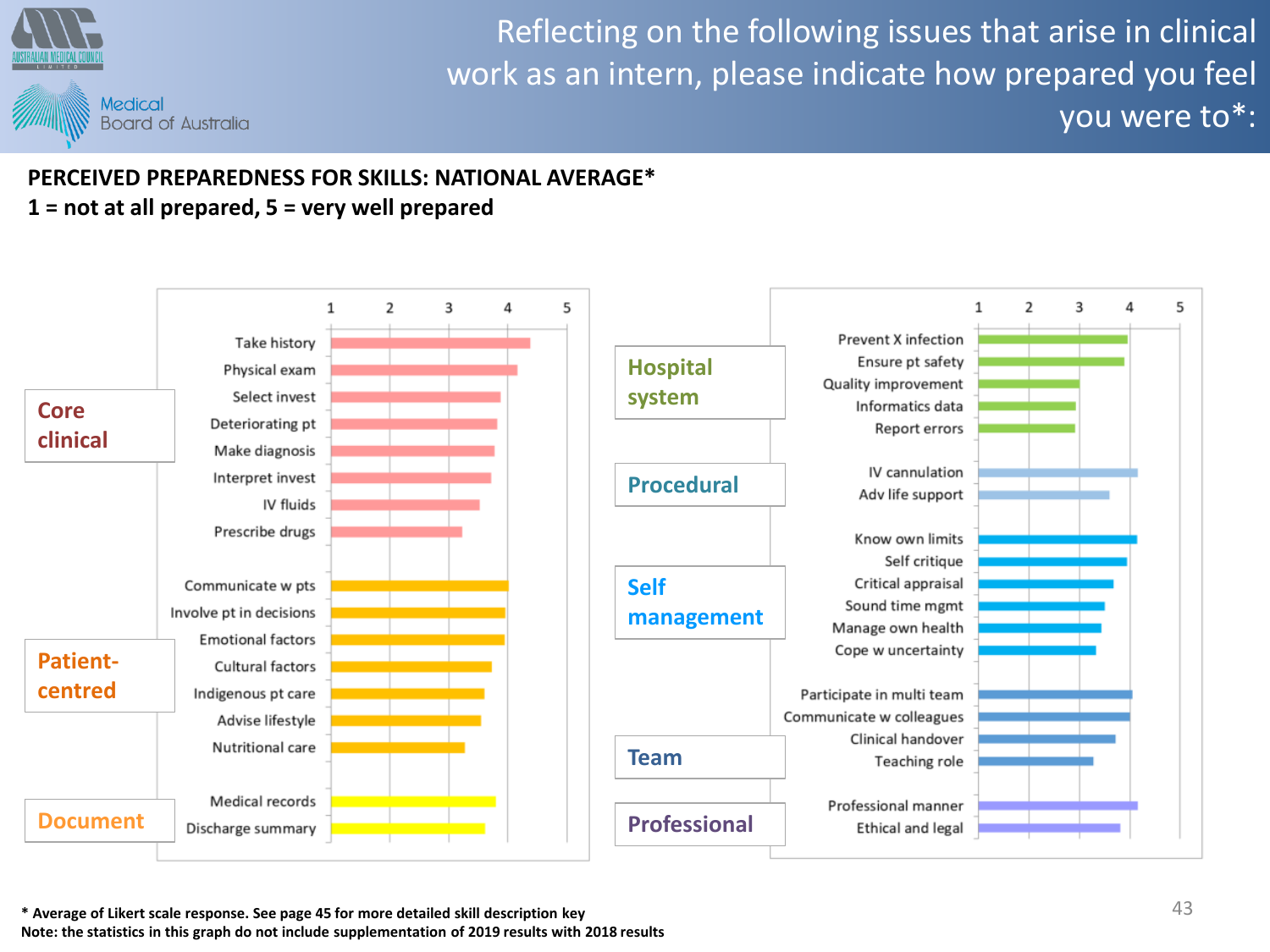![](_page_43_Picture_0.jpeg)

# Reflecting on the following issues that arise in clinical work as an intern, please indicate how prepared you feel you were to:

# **PERCEIVED PREPAREDNESS FOR SKILLS: NATIONAL AVERAGE YEAR ON YEAR CHANGE 2018-2019\* Tenths of a single Likert scale interval. Positive numbers indicate improvement**

![](_page_43_Figure_3.jpeg)

**\* Average of 2019 minus average of 2018 Likert scale response i.e. a positive number represents an improvement. See following page for more detailed skill description key Note: the statistics in this graph do not include supplementation of 2019 results with 2018 results to preserve an accurate year-on-year comparison**  44